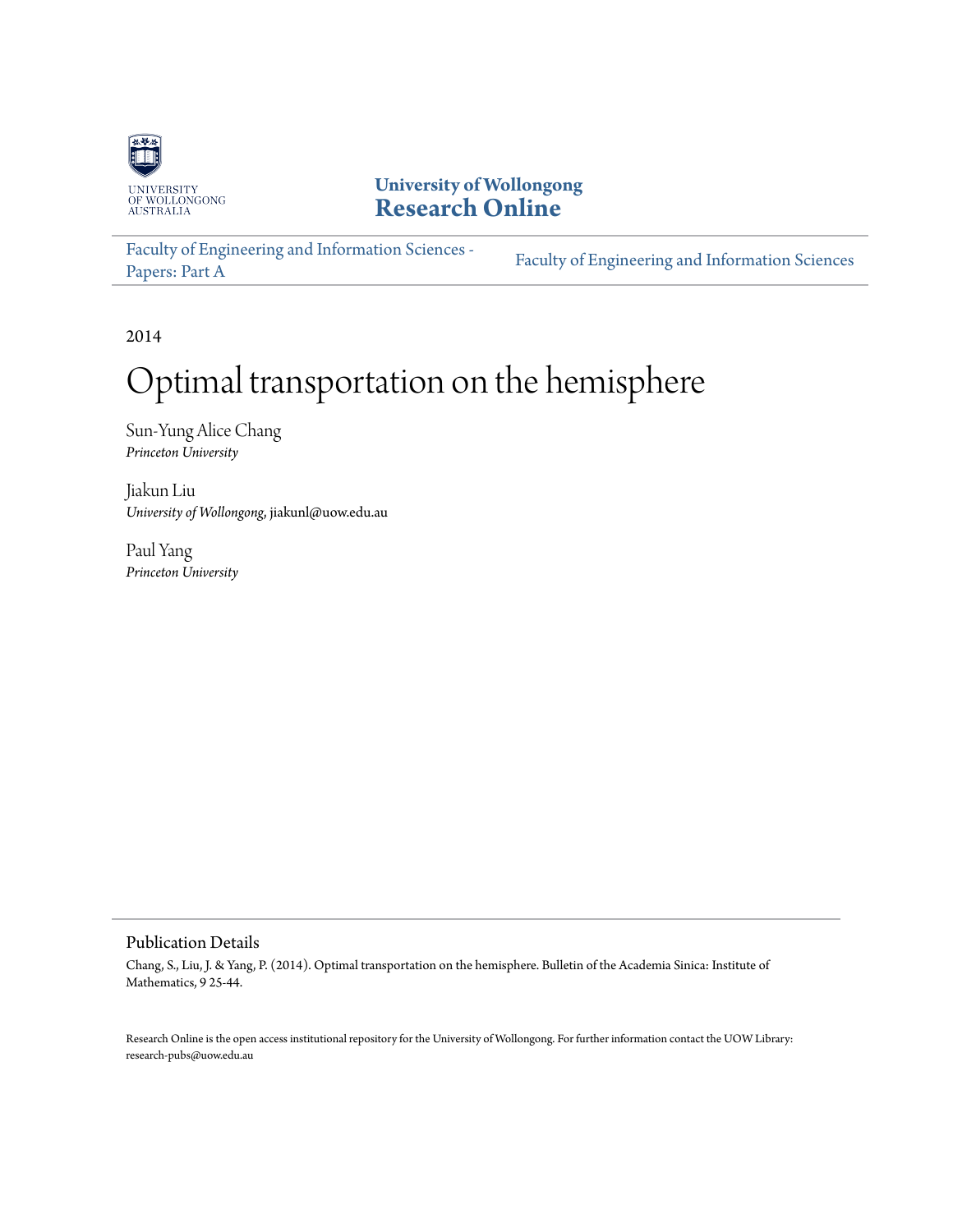# Optimal transportation on the hemisphere

# **Abstract**

In this paper, we study the optimal transportation on the hemisphere, with the cost function  $c(x, y) = 1/2d2$ (x, y), where d is the Riemannian distance of the round sphere. The potential function satisfies a Monge-Ampere type equation with natural boundary condtion. In this critical case, the hemisphere does not satisfy the c-convexity assumption. We obtain the priori oblique derivate estimate, and in the special case of two demensional hemisphere, we obtain the boundary C2 estimate. Our proof does not require the smoothness of densities.

# **Keywords**

optimal, transportation, hemisphere

# **Disciplines**

Engineering | Science and Technology Studies

# **Publication Details**

Chang, S., Liu, J. & Yang, P. (2014). Optimal transportation on the hemisphere. Bulletin of the Academia Sinica: Institute of Mathematics, 9 25-44.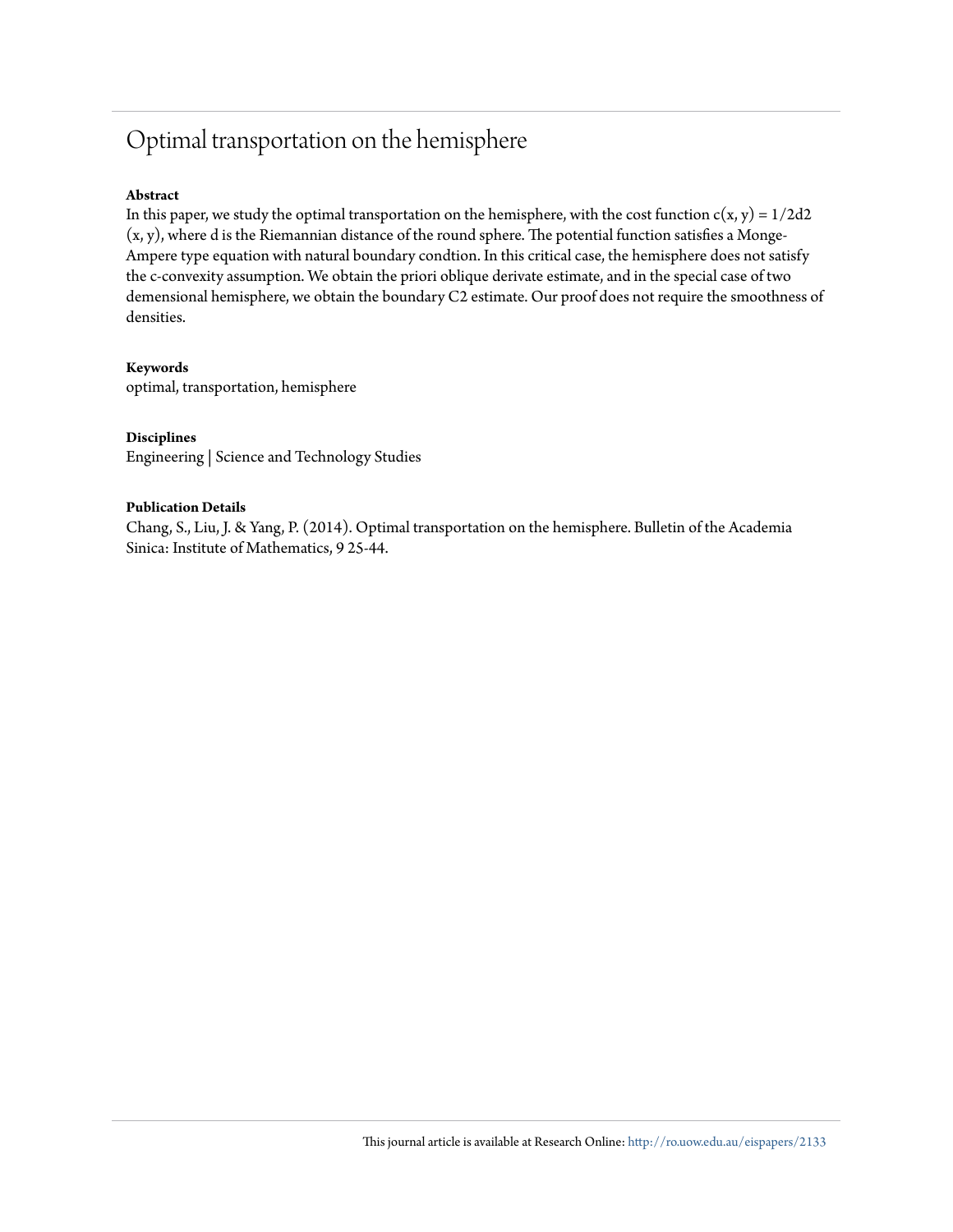### OPTIMAL TRANSPORTATION ON THE HEMISPHERE

SUN-YUNG ALICE CHANG, JIAKUN LIU, AND PAUL YANG

Dedicated to Professor Neil Trudinger on the occasion of his 70th birthday

ABSTRACT. In this paper, we study the optimal transportation on the hemisphere, with the cost function  $c(x, y) = \frac{1}{2}d^2(x, y)$ , where d is the Riemannian distance of the round sphere. The potential function satisfies a Monge-Ampère type equation with natural boundary condition. In this critical case, the hemisphere does not satisfy the c-convexity assumption. We obtain the a priori oblique derivative estimate, and in the special case of two dimensional hemisphere, we obtain the boundary  $C<sup>2</sup>$  estimate. Our proof does not require the smoothness of densities.

# <span id="page-2-1"></span>1. INTRODUCTION

Let  $\mathbb{S}^n$  be the *n*-dimensional unit sphere equipped with the standard round metric g and geodesic distance d. Denote the northern hemisphere by  $\mathbb{S}^n_+ := \mathbb{S}^n \cap \{x_{n+1} \geq 0\}$ . Let  $c(x, y) = \frac{1}{2}d^2(x, y)$  be the cost function, f, g be two positive densities on  $\mathbb{S}^n_+$ , bounded from above and below, and satisfy

(1.1) 
$$
\int_{\mathbb{S}^n_+} f = \int_{\mathbb{S}^n_+} g.
$$

In this paper, we study the optimal transportation from  $(\mathbb{S}^n_+, f)$  to  $(\mathbb{S}^n_+, g)$  and obtain the a priori oblique and boundary estimates without assuming uniform c-convexity of domain and smoothness of densities. Let's briefly recall that in the optimal transportation  $(\Omega, f) \rightarrow$  $(\Omega^*, g)$ ,  $f, g > 0$  satisfying  $\int_{\Omega} f = \int_{\Omega^*} g$ , where  $\Omega, \Omega^*$  are the initial and target domains, the optimal mapping  $T_u$  is determined by the potential function  $u$ ,

$$
(1.2) \t\t D u(x) = -D_x c(x, T_u(x))
$$

for a.e.  $x \in \Omega$ , where the cost function c satisfies conditions (A0)–(A1) in Section 2, and the functions  $u, v$  are called potential functions as  $(u, v)$  is a maximizer of

<span id="page-2-0"></span>
$$
\sup\{I(\phi,\psi)\,:\,(\phi,\psi)\in K\},\
$$

<sup>2000</sup> Mathematics Subject Classification. 35J60, 35B45; 49Q20, 28C99.

Key words and phrases. Optimal transportation, obliqueness, Monge-Ampère equation.

Research of Chang and Yang supported by NSF grant DMS-1104536.

Research of Liu supported in part by Simon's Foundation.

c 2013 by the authors. All rights reserved.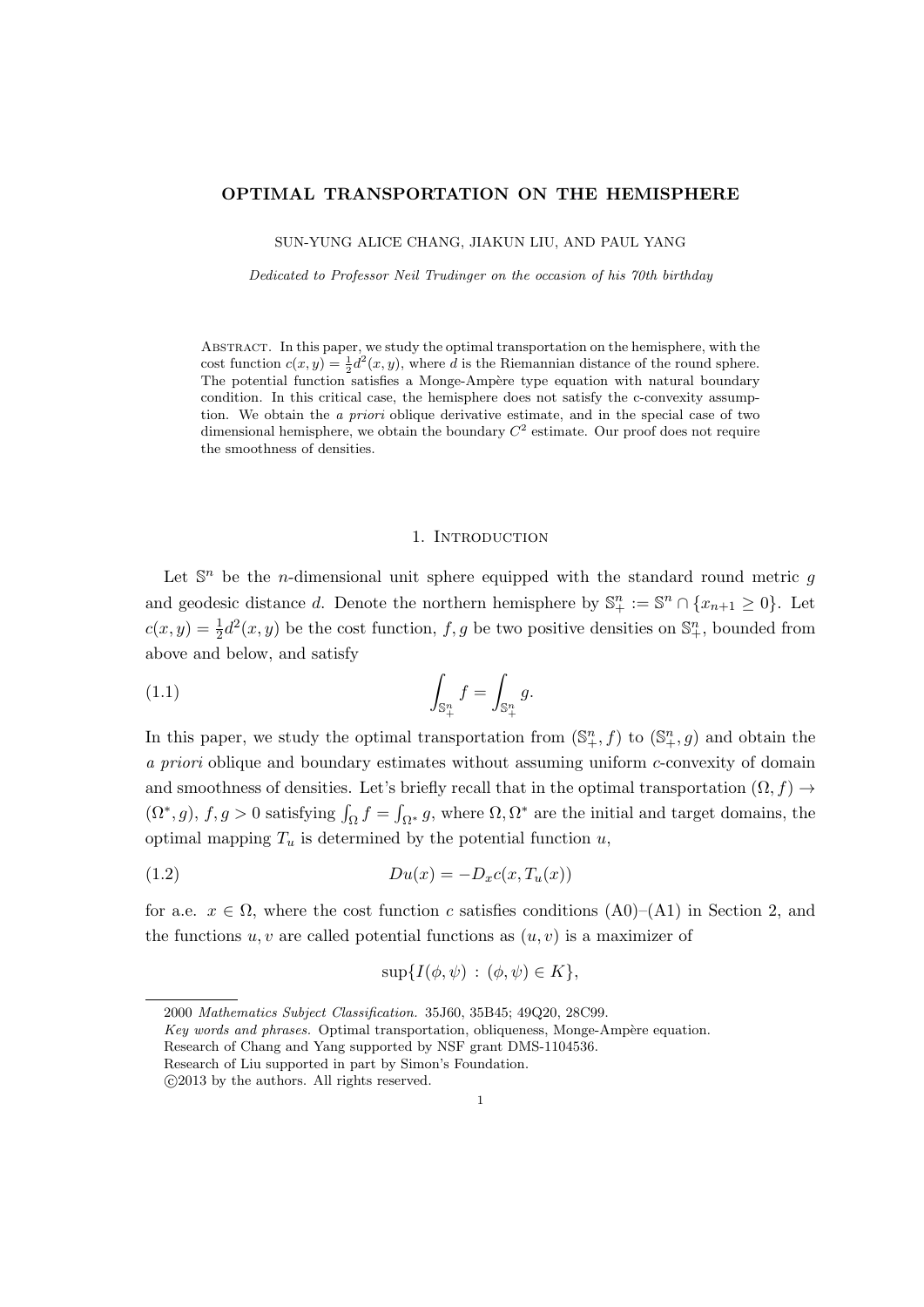where

<span id="page-3-1"></span><span id="page-3-0"></span>
$$
I(\phi, \psi) = \int_{\Omega} f(x)\phi(x) + \int_{\Omega^*} g(y)\psi(y),
$$
  
\n
$$
K = \{(\phi, \psi) \in C(\Omega) \times C(\Omega^*) : \phi(x) + \psi(y) \ge -c(x, y)\}.
$$

When  $u$  is smooth, it solves a Monge-Ampère type equation

(1.3) 
$$
\det [D^2 u + D_x^2 c] = |\det D_{xy}^2 c| \frac{f}{g \circ T_u} \quad \text{in } \Omega,
$$

with a natural boundary condition

(1.4)  $T_u(\Omega) = \Omega^*$ .

In the Euclidean case, when  $\Omega, \Omega^*$  are two bounded domains in  $\mathbb{R}^n$ , the global regularity of  $(1.3)$ – $(1.4)$  is obtained in [\[14\]](#page-17-0) by assuming that  $\Omega$ ,  $\Omega^*$  are uniformly c-convex with respect to each other and the densities  $f, g$  are correspondingly smooth. The uniform c-convexity of  $\Omega$  with respect to  $\Omega^*$  means that the image  $c_y(\cdot, y)(\Omega)$  is uniformly convex in the usual sense for each  $y \in \Omega^*$ , while analogously  $\Omega^*$  is uniformly c-convex with respect to  $\Omega$ , if the image  $c_x(x, \cdot)(\Omega^*)$  is uniformly convex for each x in  $\Omega$ .

In the special case  $c(x, y) = -x \cdot y$ , the c-convexity is equivalent to the usual convexity, and  $(1.3)$  reduces to the standard Monge-Ampère equation with the boundary condition of prescribing the image of gradient mapping,

<span id="page-3-2"></span>(1.5) 
$$
\begin{cases} \det D^2 u = h(x, Du) & \text{in } \Omega, \\ Du(\Omega) = \Omega^* . \end{cases}
$$

The boundary problem [\(1.5\)](#page-3-2) has been extensively studied by many mathematicians, for example, see [\[2,](#page-16-0) [3,](#page-16-1) [16\]](#page-17-1) and references therein. A crucial assumption in those work is the uniform convexity of domains  $\Omega$  and  $\Omega^*$ .

Note that when  $c(x, y) = -x \cdot y$ , [\(1.2\)](#page-2-0) implies that  $T_u = Du$  for a convex potential u. In our case  $c = d^2/2$ , where d is the geodesic distance on  $(\mathbb{S}^n, g)$ , it is noted in [\[13\]](#page-17-2) that the optimal mapping can be expressed by the exponential mapping

$$
T_u(x) = \exp_x(\nabla_g u(x)),
$$

where  $\nabla_g$  denotes the gradient with respect to the round metric g on  $\mathbb{S}^n$ , and u is a c-convex potential. For  $\Omega, \Omega^* \subset \mathbb{S}^n$ , the condition that  $\Omega$  is uniformly c-convex with respect to  $\Omega^*$  is equivalent to the condition that  $\exp_y^{-1}(\Omega)$  is uniformly convex in  $\mathbb{R}^n$  for each  $y \in \Omega^*$ , while analogously  $\Omega^*$  is uniformly c-convex with respect to  $\Omega$  if  $\exp_x^{-1}(\Omega^*)$  is uniformly convex for each x in  $\Omega$ . However, this is not the case when  $\Omega = \Omega^* = \mathbb{S}^n_+$ . To see this, one observes that for a point  $y_0 \in \mathbb{S}^n_+ \cap \{x_{n+1} = 0\}$ , one has

$$
\exp_{y_0}^{-1}(\Omega) = \{ z \in \mathbb{R}^n : z \in B_{\pi}(0) \cap \{ z_n \geq 0 \} \text{ or } |z| = \pi \}.
$$

The set is not even simply connected hence not a convex set. One can see that for  $\Omega =$  $\Omega^* = \mathbb{S}^n_{\varepsilon} := \mathbb{S}^n \cap \{x_{n+1} \geq \varepsilon\}$ , the corresponding sets  $\exp_{y_0}^{-1}(\Omega)$  and  $\exp_{y_0}^{-1}(\Omega^*)$  are uniformly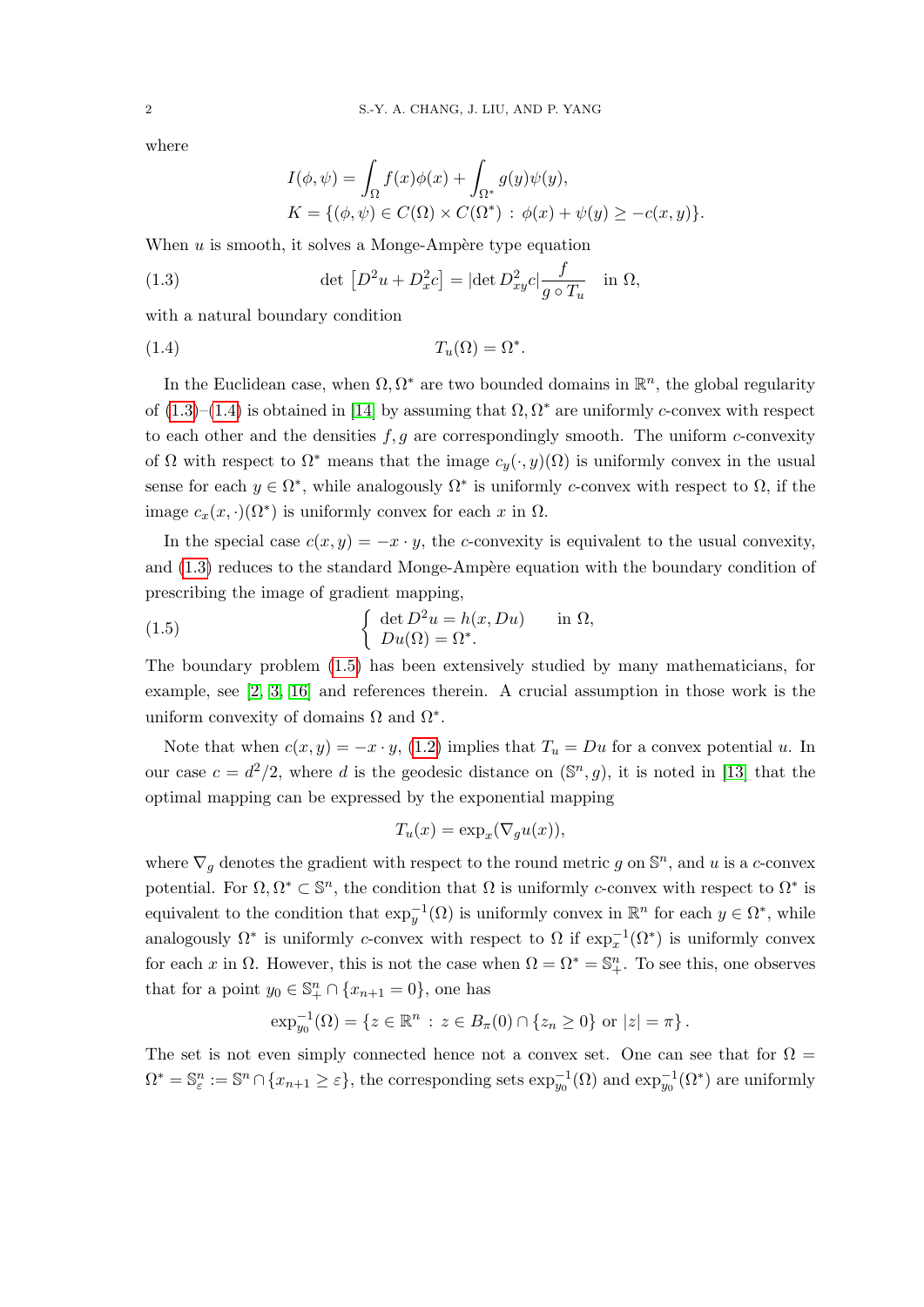c-convex to each other for any positive constant  $\varepsilon > 0$ . Therefore, the hemisphere  $\mathbb{S}^n_+$  is a critical case in above sense.

From here on, we use  $X = (X_1, \dots, X_n, X_{n+1})$  to represent a point on  $\mathbb{S}^n_+$ , while  $x =$  $(x_1, \dots, x_n)$  represents a point in  $\mathbb{R}^n$ . We use the stereographic projection from the south pole to transform  $\mathbb{S}^n_+$  into  $\Pi(\mathbb{S}^n_+) = B_1(0) \subset \mathbb{R}^n$  by  $x = \Pi(X)$  and

(1.6) 
$$
X = \Pi^{-1}(x) = \left(\frac{2x_1}{1+|x|^2}, \cdots, \frac{2x_n}{1+|x|^2}, \frac{1-|x|^2}{1+|x|^2}\right),
$$

where  $x = (x_1, \dots, x_n) \in B_1(0)$ .

Utilizing the ambient Euclidean geometry of  $\mathbb{R}^{n+1}$ , it is an elementary calculation that

$$
d(X,Y) = \arccos(X \cdot Y),
$$

for  $X, Y \in \mathbb{S}^n$  and d the geodesic distance. Under the stereographic projection  $\Pi$ , one has the optimal transportation from  $\Omega = B_1(0)$  to  $\Omega^* = B_1(0)$  with the cost function

<span id="page-4-0"></span>(1.8) 
$$
\bar{c}(x, y) = c(\Pi^{-1}(x), \Pi^{-1}(y))
$$

$$
= \frac{1}{2} \left( \arccos \left( \frac{4(x \cdot y)}{(1+|x|^2)(1+|y|^2)} + \frac{(1-|x|^2)(1-|y|^2)}{(1+|x|^2)(1+|y|^2)} \right) \right)^2,
$$

for  $x, y \in B_1(0)$ . Correspondingly, the potential u and the optimal mapping T will become

<span id="page-4-3"></span>(1.9) 
$$
\bar{u}(x) = u \circ \Pi^{-1}(x)
$$
 and  $\bar{T}(x) = \Pi \circ T \circ \Pi^{-1}(x)$ , for  $x \in B_1(0)$ .

The convexity with respect to  $\bar{c}$  is inherited from that of c, namely  $\bar{u}$  is  $\bar{c}$ -convex if and only if u is c-convex; a domain  $E \subset B_1(0)$  is  $\bar{c}$ -convex with respect to  $E^* \subset B_1(0)$  if and only if  $\Pi^{-1}(E)$  is c-convex with respect to  $\Pi^{-1}(E^*).$ 

Due to the lack of convexity, the standard techniques in dealing with  $(1.5)$  are not applicable to  $(1.3)$ – $(1.4)$  with the cost function given by  $(1.8)$ . In this paper, we use an elementary but non-trivial observation of Delanoë and Loeper (see Lemma 2.1) to establish the a priori oblique and boundary estimates. Our main result is the following:

<span id="page-4-4"></span>**Theorem 1.1.** Assume that the density functions  $f, g$  satisfies [\(1.1\)](#page-2-1) and there exists a constant  $\lambda > 0$  such that  $\lambda^{-1} < f, g < \lambda$ . Then we have the a priori estimate

<span id="page-4-2"></span>(1.10) 
$$
\sum_{i,k=1}^{n} -y_i c^{i,k} x_k \ge c_0,
$$

for all  $x \in \Omega$  and  $y = T(x)$ , where  $c_0 > 0$  is a constant depending only on  $\lambda$ .

<span id="page-4-1"></span>Moreover, when  $n = 2$ , we have the a priori boundary estimate

(1.11) 
$$
\sup_{\partial\Omega}|D^2u|\leq C,
$$

for some constant  $C > 0$  depending only on  $\lambda$ . If furthermore f, g are smooth, then u is smooth and the optimal mapping T is smooth.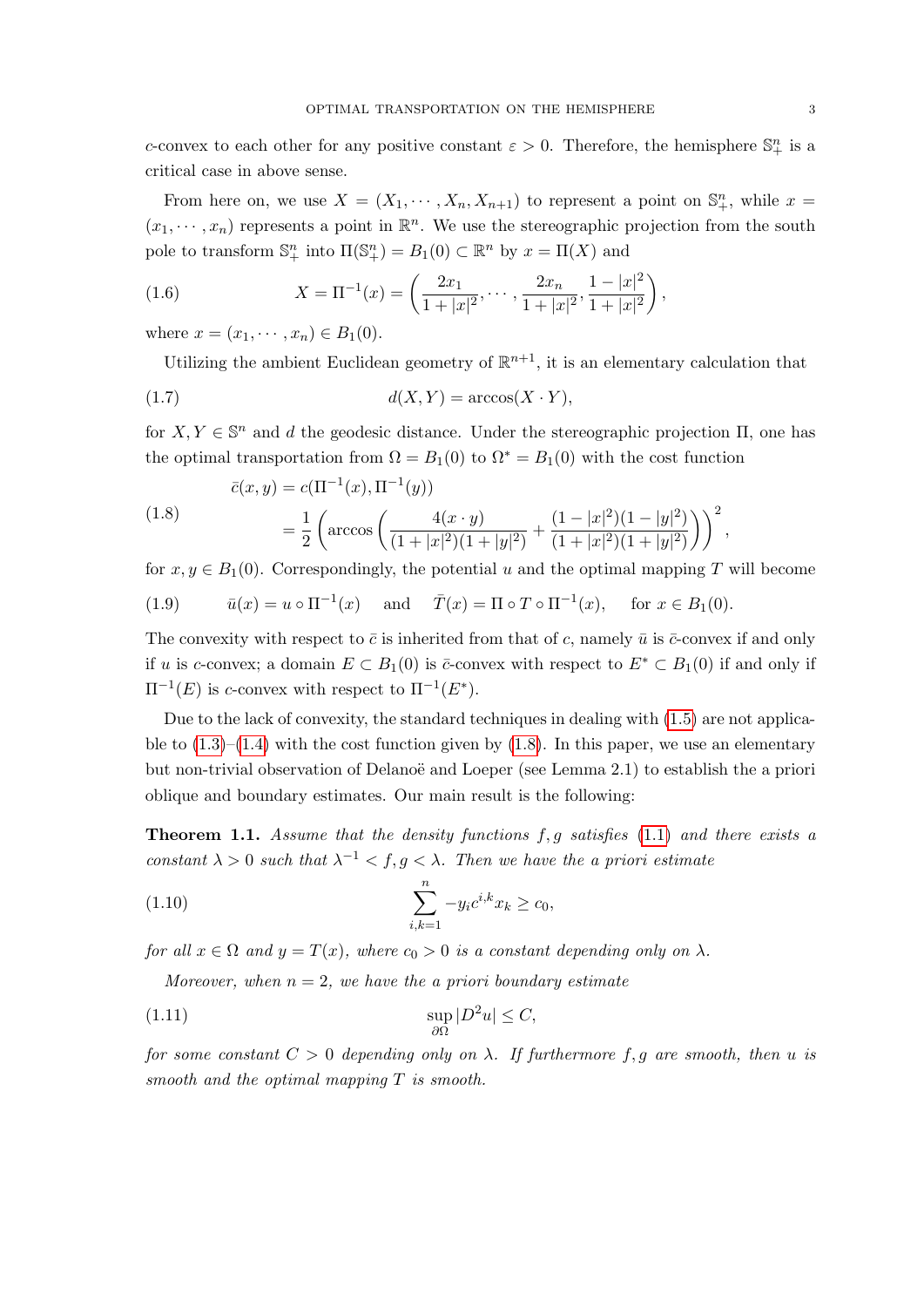The restriction to the special case  $n = 2$  in the statement above is unsatisfactory, but this is the case we can carry out our estimate by using a shortcut for  $2 \times 2$  inverse matrices. We also remark that, to derive the boundary estimate  $(1.11)$ , the usual proof relies on the differentiability of the right hand side of the transport equation [\(1.3\)](#page-3-0), but here we have only used the boundedness assumption of the term.

This paper is organized as follows: In Section 2, we introduce some preliminary notations and results. In Section 3, we prove the oblique estimate [\(1.10\)](#page-4-2). In Section 4, we prove the boundary  $C^2$  estimate [\(1.11\)](#page-4-1) in the two-dimensional case.

# 2. Preliminaries

First, let's recall some basic notions of optimal transportation on a Riemannian manifold M with the cost function  $c(x, y) = \frac{1}{2}d^2(x, y)$ .

Definition 2.1. Let M be a compact Riemannian manifold and  $d(\cdot, \cdot)$  be its Riemannian distance function. The c-transform  $u^c$  of a function  $u : \mathcal{M} \to \mathbb{R}$  is defined for all  $x \in \mathcal{M}$  by

(2.1) 
$$
u^{c}(x) = \sup_{y \in \mathcal{M}} \left\{-\frac{d^{2}(x, y)}{2} - u(y)\right\}.
$$

The function u is said to be c-convex if  $(u^c)^c = u$ .

For a c-convex function u, for any point  $x_0 \in \mathcal{M}$ , by the above definition there exists  $y \in \mathcal{M}$  such that

$$
u(x) \ge -\frac{d^2(x, y)}{2} - u^c(y),
$$

for all  $x \in \mathcal{M}$  with equality holds at  $x = x_0$ . The function  $\varphi(\cdot) = -\frac{d^2(\cdot, y)}{2} - u^c(y)$  is called a c-support of u at  $x \in M$ . A function u is c-convex is equivalent to that for any point  $x \in \mathcal{M}$  there exists a c-support of u at x. Naturally, the potential function u in [\(1.2\)](#page-2-0) of optimal transportation is c-convex.

Definition 2.2. Let u be a c-convex function, the c-normal mapping  $T_u$  is defined by

$$
(2.2) \t T_u(x_0) = \{ y \in \mathcal{M} : u(x) \ge \frac{d^2(x_0, y)}{2} - \frac{d^2(x, y)}{2} + u(x_0), \ \forall x \in \mathcal{M} \}.
$$

Note that by duality between u and  $u^c$ , if  $y \in T_u(x_0)$ , we have  $u^c(y) = -\frac{d^2(x_0, y)}{2} - u(x_0)$ , and

 $-D<sub>x</sub>c(x<sub>0</sub>, y) \in \partial u(x<sub>0</sub>),$ 

where  $\partial u$  is the subgradient of u. If u is  $C^1$  smooth at  $x_0$ , then  $T_u(x_0)$  is single valued, and is exactly the mapping given by  $(1.2)$ . In general,  $T_u(x)$  is single valued for almost all  $x \in \mathcal{M}$  as u is c-convex and thus twice differentiable almost everywhere by the well-known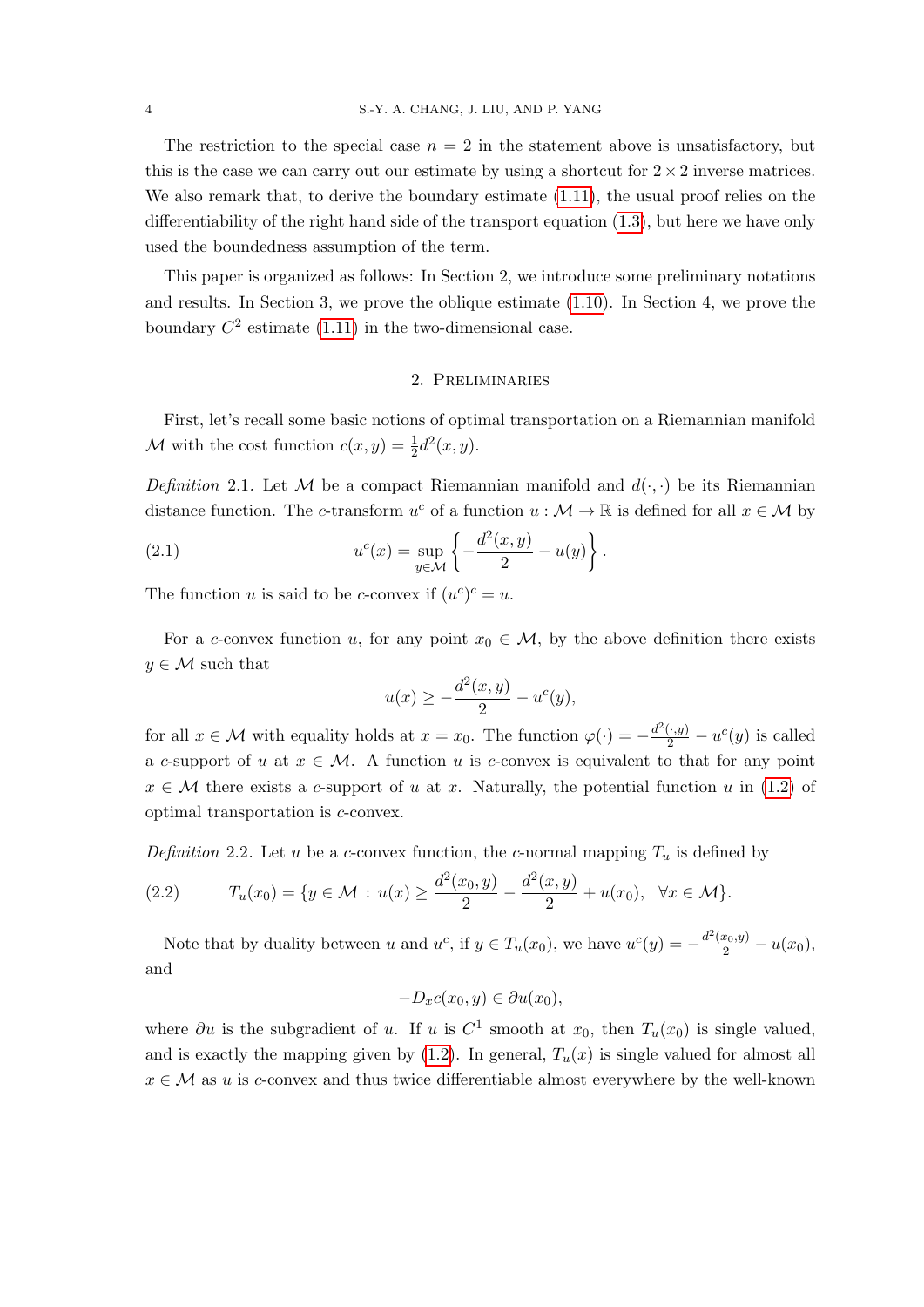theorem of Aleksandrov. If  $c(x, y) = -x \cdot y$  and M is Euclidean, then  $T_u$  is the normal mapping for convex functions.

We may extend the c-normal mapping to boundary points. Let  $x_0 \in \partial M$  be a boundary point, we denote  $T_u(x_0) = \{y \in \mathcal{M} : y = \lim_{k \to \infty} y_k\}$ , where  $y_k \in T_u(x_k)$  and  $\{x_k\}$  is a sequence of interior points of M such that  $x_k \to x_0$ .

Let U be a subset of  $M \times M$ , which for simplicity we assume is compact. Denote  $\pi_1, \pi_2$ the usual canonical projections. For any  $x \in \pi_1(\mathcal{U})$ , we denote by  $\mathcal{U}_x$  the set  $\mathcal{U} \cap \pi_1^{-1}(x)$ . Similarly, we can define  $\mathcal{U}_y = \mathcal{U} \cap \pi_2^{-1}(y)$ , for any  $y \in \pi_2(\mathcal{U})$ . We introduce the following conditions:

- (A0) The cost function c belongs to  $C^4(\mathcal{U})$ .
- (A1) For any  $(x, y) \in \mathcal{U}$ ,  $(p, q) \in D_x c(\mathcal{U}) \times D_y c(\mathcal{U})$ , there exists unique  $Y = Y(x, p)$ ,  $X =$  $X(y, q)$ , such that  $-D_x c(x, Y) = p, -D_y c(X, y) = q$ .
- (A2) For any  $(x, y) \in \mathcal{U}$ , det  $D_{x,y}^2 c \neq 0$ .

We recall the definition of  $c$ -convexity for domains (see [\[12\]](#page-17-3)):

Definition 2.3. Let  $y \in \pi_2(\mathcal{U})$ , a subset  $\Omega$  of  $\pi_1(\mathcal{U}_y)$  is c-convex (resp. uniformly c-convex) with respect to y if the set  $\{-D_yc(x,y), x \in \Omega\}$  is a convex (resp. uniformly convex) set of  $T_yM$ . Whenever  $\Omega \times \Omega^* \subset \mathcal{U}, \Omega$  is c-convex with respect to  $\Omega^*$  if it is c-convex with respect to every  $y \in \Omega^*$ .

Similarly we can define  $c^*$ -convexity of domains by exchanging x and y. Without arising any confusion, for simplicity we abuse the notation  $c$ -convexity to also mean  $c^*$ -convexity by dropping the sup-script. When the cost function  $c = d^2/2$ , we have  $D_x c(x, y) = \exp_x^{-1}(y)$ . Therefore,  $\Omega^* \subset \mathcal{M}$  is c-convex (resp. uniformly c-convex) with respect to x is equivalent to  $\exp_x^{-1}(\Omega^*)$  is convex (resp. uniformly convex).

However, conditions (A0)–(A2) are not satisfied on  $\mathbb{S}^n_+ \times \mathbb{S}^n_+$  due to the singularities on antipodal points. The next lemma shows that for each point  $x \in \partial \mathbb{S}_{+}^{n}$ , its image under the c-normal mapping of a c-convex function stays uniformly away from its antipodal point  $\hat{x}$ . Note that the singularity only occurs on the boundary  $\partial \mathbb{S}^n_+ = \mathbb{S}^n_+ \cap \{x_{n+1} = 0\}$  and the antipodal point  $\hat{x} = -x$  for  $x \in \partial \mathbb{S}_{+}^{n}$ .

<span id="page-6-1"></span>**Lemma 2.1.** Let  $T = T_u$  be the c-normal mapping of a c-convex potential u such that  $T_{\#}f = g$ . Assume that the densities f, g have positive lower and upper bounds. Then there exists a constant  $\delta > 0$ , such that

<span id="page-6-0"></span>
$$
d(T(x), \hat{x}) \ge \delta,
$$

for any  $x \in \partial \mathbb{S}_{+}^{n}$ .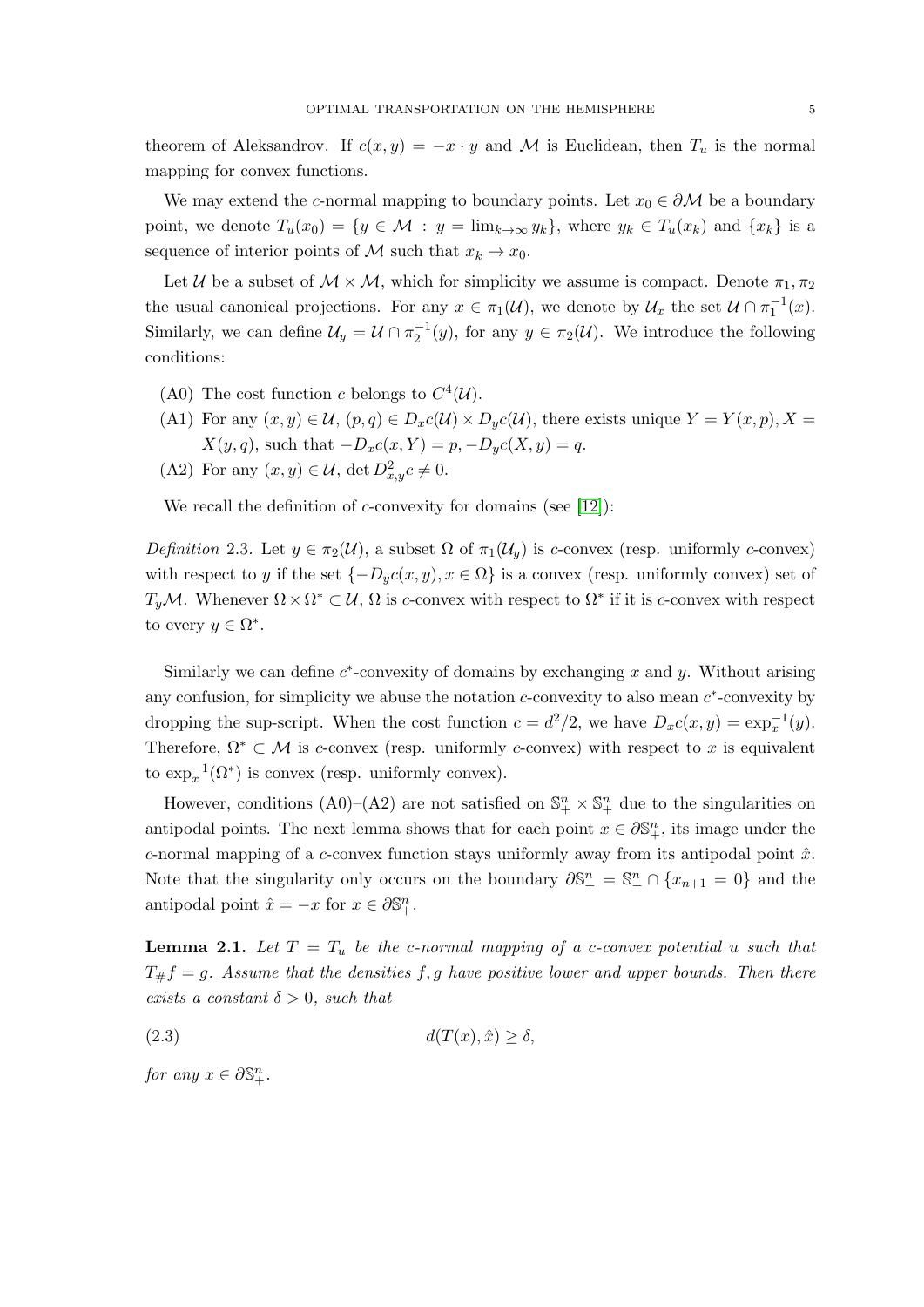Proof. The proof essentially follows from [\[4\]](#page-16-2), where the measures and transport maps are defined on the whole sphere  $\mathbb{S}^n$  without boundary. We include it here for completeness. Let  $x_0 \in \partial \mathbb{S}_{+}^n$  be a boundary point, and  $\hat{x}_0$  be its antipodal point. We claim that: for almost all  $x \in \mathbb{S}_{+}^{n}$ ,  $x \neq x_0$ ,

(2.4) 
$$
d(T(x), \hat{x}_0) \leq 2\pi \frac{d(T(x_0), \hat{x}_0)}{d(x, x_0)}.
$$

Then denote  $D = \{x \in \mathbb{S}_+^n : d(x, x_0) \ge \pi/2\}$ , a subset of  $\mathbb{S}_+^n$ . From the preceding inequality, we infer that almost all  $x \in D$  are sent by T into  $B_{\varepsilon}(\hat{x}_0)$ , where

(2.5) 
$$
\varepsilon = 2\pi \frac{d(T(x_0), \hat{x}_0)}{\pi/2} = 4d(T(x_0), \hat{x}_0).
$$

By the measure preserving condition, we then have

<span id="page-7-0"></span>
$$
\int_{B_{\varepsilon}(\hat{x}_0)} g \ge \int_D f,
$$

and thus,

$$
d^{n}(T(x_0),\hat{x}_0)\sup g \ge C \inf f,
$$

where C is a constant only depending on n. Since  $x_0$  is arbitrary, we conclude that there is a constant  $\delta > 0$  depending on the lower bound of f and upper bound of g such that [\(2.3\)](#page-6-0) holds.

Therefore, it suffices to prove the claim [\(2.4\)](#page-7-0). Fix  $x_0 \in \partial \mathbb{S}_{+}^n$  and another point  $x \in \mathbb{S}_{+}^n$ , define the function

$$
F(p) = \frac{1}{2}d^2(p,x) - \frac{1}{2}d^2(p,x_0),
$$

for  $p \in \mathbb{S}_{+}^{n}$ . The function F satisfies that [\[4\]](#page-16-2)

(2.6) 
$$
\text{grad}_p F(p) = \exp_p^{-1}(x_0) - \exp_p^{-1}(x),
$$

where the gradient is defined everywhere except  $\hat{x}_0$ . Since our manifold is  $\mathbb{S}^n_+$ , by comparison with the Euclidean case,

(2.7) 
$$
|\text{grad}_p F(p)| \ge d(x_0, x').
$$

Let us consider on  $\mathbb{S}^n_+ \setminus {\hat{x}_0}$  the normalized steepest descent equation (with arc-length parameter s):

<span id="page-7-1"></span>
$$
\dot{p}(s) = -\frac{\text{grad}_p F[p(s)]}{|\text{grad}_p F[p(s)]|}.
$$

From  $(2.7)$ , any solution  $p(s)$  satisfies

$$
\frac{d}{ds}F[p(s)] = -|\text{grad}_p F[p(s)]| \leq -d(x_0, x).
$$

It is easy to see that for fixed  $(x_0, x)$ , the function  $F(p)$  attains its infimum at  $p = \hat{x}_0$ . Therefore, starting from  $p(0) = p_0$ , for some  $p_0 \neq \hat{x}_0$ , the minimum of  $p \mapsto F(p)$  is reached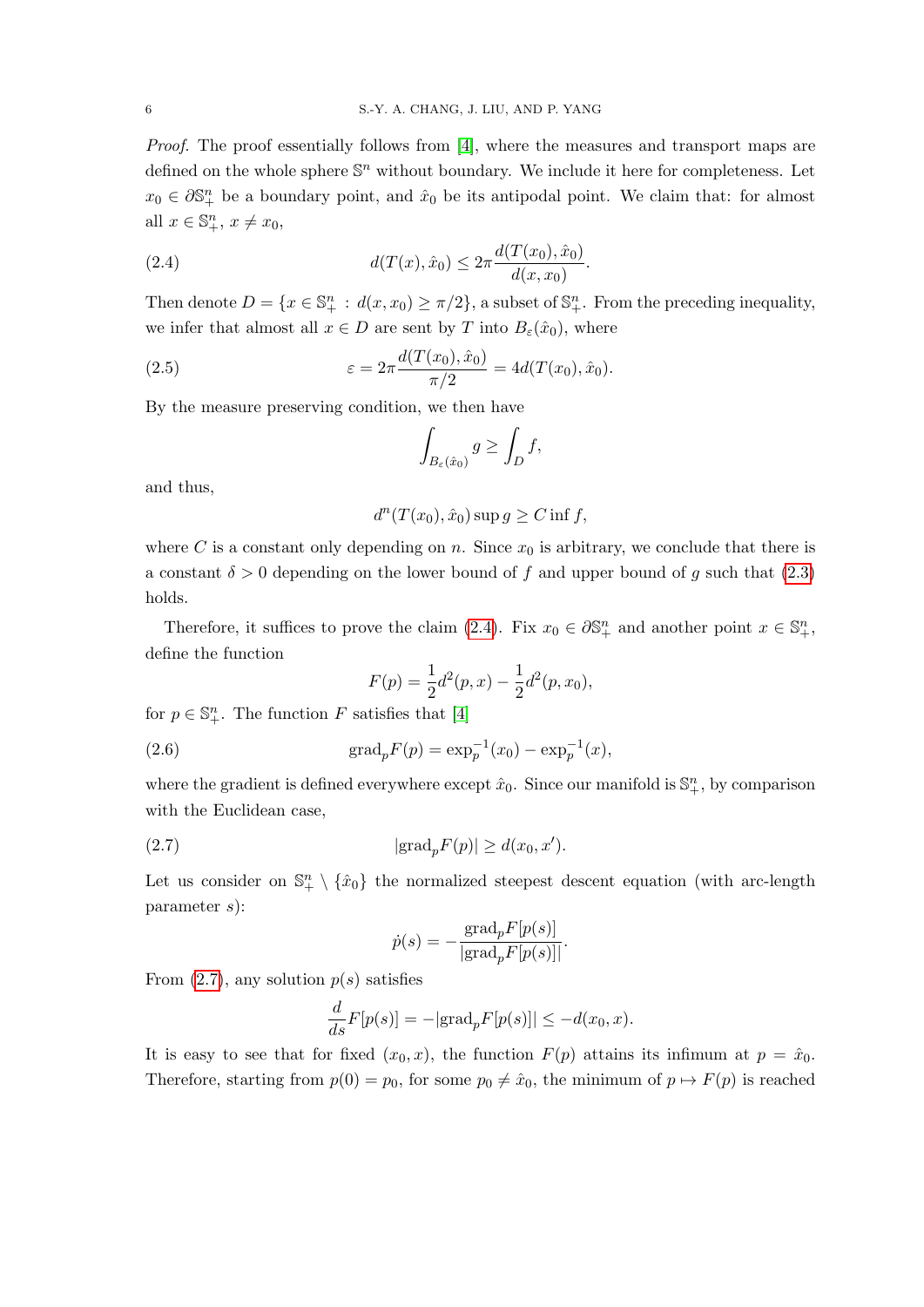by flowing along an integral curve of length  $L \geq d(p_0, \hat{x}_0)$ . Writing

$$
F(p_0) - F(\hat{x}_0) = -\int_0^L \frac{d}{ds} F[p(s)]ds,
$$

we then have

<span id="page-8-0"></span>
$$
F(p_0) - F(\hat{x}_0) \ge \int_0^L d(x_0, x) \ge d(x_0, x) d(p_0, \hat{x}_0).
$$

It implies that for  $x \neq x_0$  and for all  $p \in \mathbb{S}^n_+$ ,

(2.8) 
$$
d(p, \hat{x}_0) \leq \frac{F(p) - F(\hat{x}_0)}{d(x_0, x)}.
$$

Next, we show that  $(2.4)$  follows from  $(2.8)$ . We know that the mapping T is a.e. c-monotone, see for example [\[1,](#page-16-3) [4\]](#page-16-2), which implies that for almost all  $x_0 \in \partial \mathbb{S}^n_+$  and  $x \in \mathbb{S}^n$ ,

$$
\frac{1}{2}d^2(x_0,T(x_0)) + \frac{1}{2}d^2(x,T(x)) \le \frac{1}{2}d^2(x_0,T(x)) + \frac{1}{2}d^2(x,T(x_0)).
$$

From the definition of function  $F$ , we get

$$
F[T(x)] \le F[T(x_0)].
$$

Now, setting  $p = T(x)$  in [\(2.8\)](#page-8-0), we have

$$
d(\hat{x}_0, T(x)) \le \frac{F(T(x)) - F(\hat{x}_0)}{d(x_0, x)}
$$
  
 
$$
\le \frac{F(T(x_0)) - F(\hat{x}_0)}{d(x_0, x)},
$$

hence, since  $p \mapsto F(p)$  is  $2\pi$ -Lipschitz, we obtain [\(2.4\)](#page-7-0), namely

$$
d(\hat{x}_0, T(x)) \leq 2\pi \frac{d(T(x_0), x_0)}{d(x_0, x)},
$$

for almost all  $x \in \mathbb{S}_{+}^{n}$ ,  $x \neq x_0$ . The proof is finished.

We now recall the definition of the cost-sectional curvature [\[10\]](#page-16-4); we will also introduce an additional condition on the cost function c, which is crucial for the regularity estimates [\[12\]](#page-17-3):

Definition 2.4. Assume that the cost function c satisfies (A0)–(A2) in  $\mathcal{U} \subset \mathcal{M} \times \mathcal{M}$ . For every  $(x_0, y_0) \in \mathcal{U}$ , define on  $T_{x_0} \mathcal{M} \times T_{x_0} \mathcal{M}$  a real-valued map

<span id="page-8-1"></span>
$$
(2.9) \qquad \mathfrak{S}_c(x_0, y_0)(\xi, \eta) = D^4_{p_\eta p_\eta x_\xi x_\xi} [(x, p) \to -c(x, \exp_{x_0}(p))] \Big|_{x_0, p_0 = -\nabla_x c(x_0, y_0)}.
$$

When  $\xi, \eta$  are unit orthogonal vectors (with respect to the metric g at  $x_0$ ),  $\mathfrak{S}_c(x_0, y_0)(\xi, \eta)$ defines the cost-sectional curvature from  $x_0$  to  $y_0$  in directions  $(\xi, \eta)$ .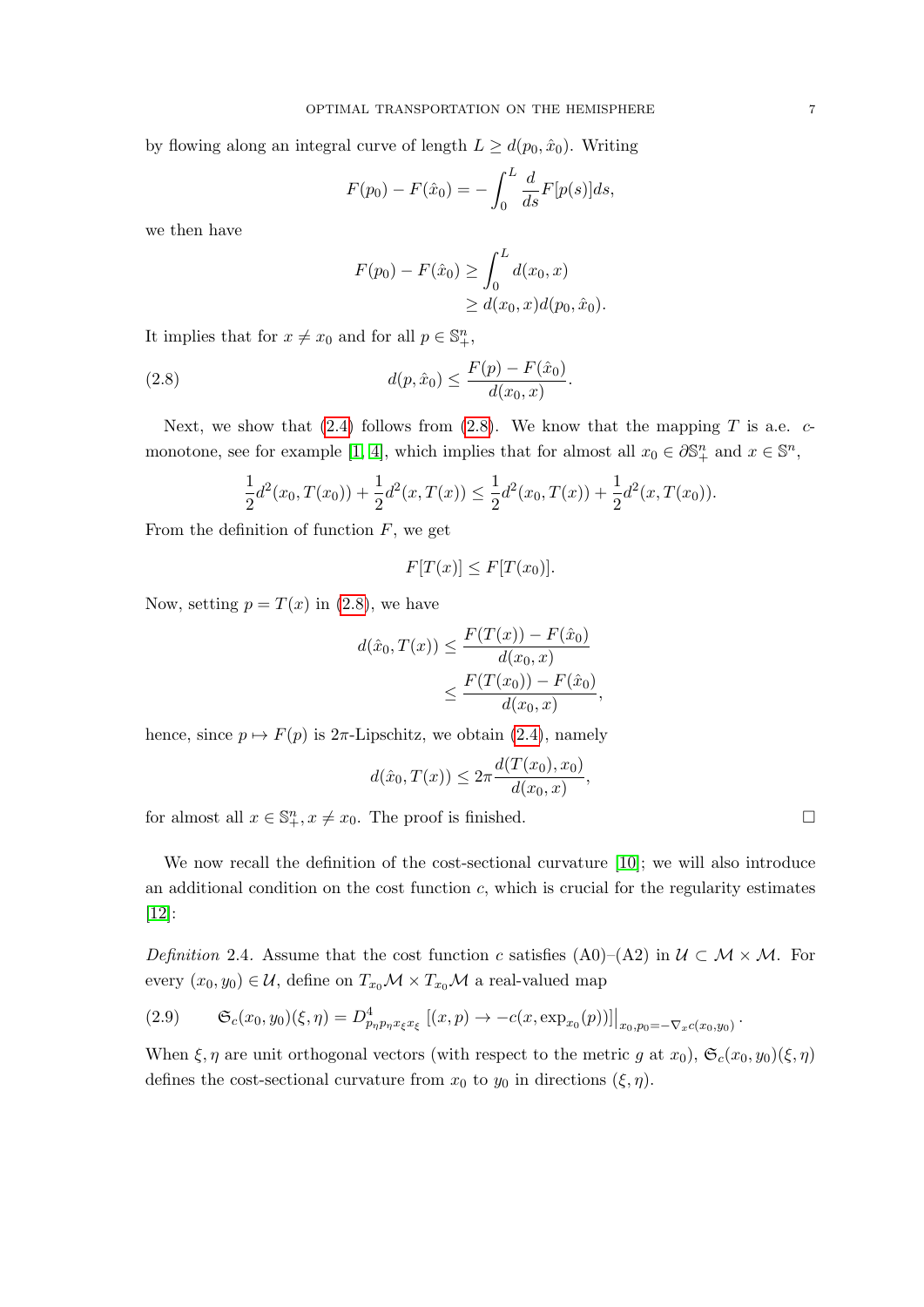In fact, definition [\(2.9\)](#page-8-1) is equivalent to the following

$$
(2.10) \t\t\t\t\t\mathfrak{S}_c(x_0,y_0)(\xi,\eta) = D_{tt}^2 D_{ss}^2 [(t,s) \to -c(\exp_{x_0}(t\xi), \exp_{x_0}(p_0+s\eta))] \big|_{t,s=0}.
$$

Moreover, the definition of  $\mathfrak{S}_c(x_0, y_0)(\xi, \eta)$  is intrinsic, only depends on the points  $(x_0, y_0) \in$ U and vectors  $(\xi, \eta)$ , but not on the choice of local coordinates around  $x_0$  or  $y_0$ , [\[7,](#page-16-5) [10\]](#page-16-4). We are now ready to introduce the condition:

(A3) For any  $(x, y) \in \mathcal{U}$ , and  $\xi, \eta \in \mathbb{R}^n$  with  $\xi \perp \eta$ ,

(2.11) 
$$
\mathfrak{S}_c(x,y)(\xi,\eta) \geq c_0|\xi|^2|\eta|^2,
$$

<span id="page-9-1"></span>where  $c_0$  is a positive constant.

It has been verified [\[11\]](#page-16-6) that the cost function  $c = d^2/2$  over  $\mathbb{S}^n$  satisfies (A3) for any  $x, y$ such that  $d(x, y) < \pi$ . Then under the assumptions of Lemma [2.1,](#page-6-1) we have

<span id="page-9-0"></span>**Corollary 2.1.** The cost function c satisfies conditions  $(A0)$ – $(A3)$  on the graph of  $T_u$ ,  $\mathcal{G}_T := \{(x, T_u(x)) : x \in \mathbb{S}^n_+\}.$ 

**Corollary 2.2.** Let u be a c-convex potential on  $\mathbb{S}^n_+$ . The densities f and g are bounded from above and below. Then there exists a constant  $\alpha \in (0,1)$  such that  $u \in C^{1,\alpha}(\overline{\mathbb{S}^n_+})$ .

*Proof.* Using the stereographic projection, it suffices to show that  $\bar{u} \in C^{1,\alpha}(\overline{B_1})$  for some constant  $\alpha \in (0, 1)$ , where  $\bar{u}$  is given in [\(1.9\)](#page-4-3). By Corollary [2.1,](#page-9-0) the cost function  $\bar{c}$  satisfies (A0)–(A3) on the graph  $\mathcal{G}_{\overline{T}} = \{(x, \overline{T}(x)) : x \in B_1(0)\}\.$  The proof then follows from [\[9\]](#page-16-7) by using a similar argument. The global  $C^{1,\alpha}$  regularity was previously obtained by Loeper in [\[10\]](#page-16-4) for Euclidean domains and in [\[11\]](#page-16-6) for spheres  $\mathbb{S}^n$ . More recently, Figalli, Kim and Mc-Cann [\[5\]](#page-16-8) reduced (A3) to degenerate case, where  $c_0 = 0$  in [\(2.11\)](#page-9-1), under stronger convexity assumptions on domains.

In the following, we sketch the proof of  $\bar{u} \in C^{1,\alpha}(\overline{B_1})$ . Let  $x_0 \in B_1$  be an interior point and  $N_r(x_0) := B_r(x_0) \cap \overline{B}_1(0)$  be a small neighborhood of  $x_0$ . By Lemma [2.1,](#page-6-1) for each  $y_0 \in \overline{T}(x_0)$ ,  $N_r(x_0)$  is  $\overline{c}$ -convex with respect to  $y_0$  when  $r > 0$  is sufficiently small. Let  $\varphi = \bar{c}(\cdot, y_0) + a_0$  be a c-support of  $\bar{u}$  at  $x_0$ , where  $a_0$  is a constant. Then we can define the sub-level set

$$
S_{h,\bar{u}}^0(x_0) = \{ x \in N_r(x_0) : \bar{u}(x) < \varphi(x) + h \}
$$

for  $h > 0$  small. Since  $\bar{c}$  satisfies (A3),  $S_{h,\bar{u}}^0(x_0)$  is  $\bar{c}$ -convex with respect to  $y_0$ . Thus by the coordinate transform  $x \mapsto D_y \bar{c}(x, y_0)$ ,  $S^0_{h, \bar{u}}(x_0)$  becomes a convex set. By applying the normalization argument in [\[9\]](#page-16-7), we can obtain  $\bar{u} \in C^{1,\alpha}(x_0)$ .

For the boundary regularity, by extending  $\bar{u}$  to a neighborhood of  $B_1(0)$  it can be reduced to the interior case since the arguments in [\[9,](#page-16-7) [10\]](#page-16-4) allow that the initial density f vanishes.  $\Box$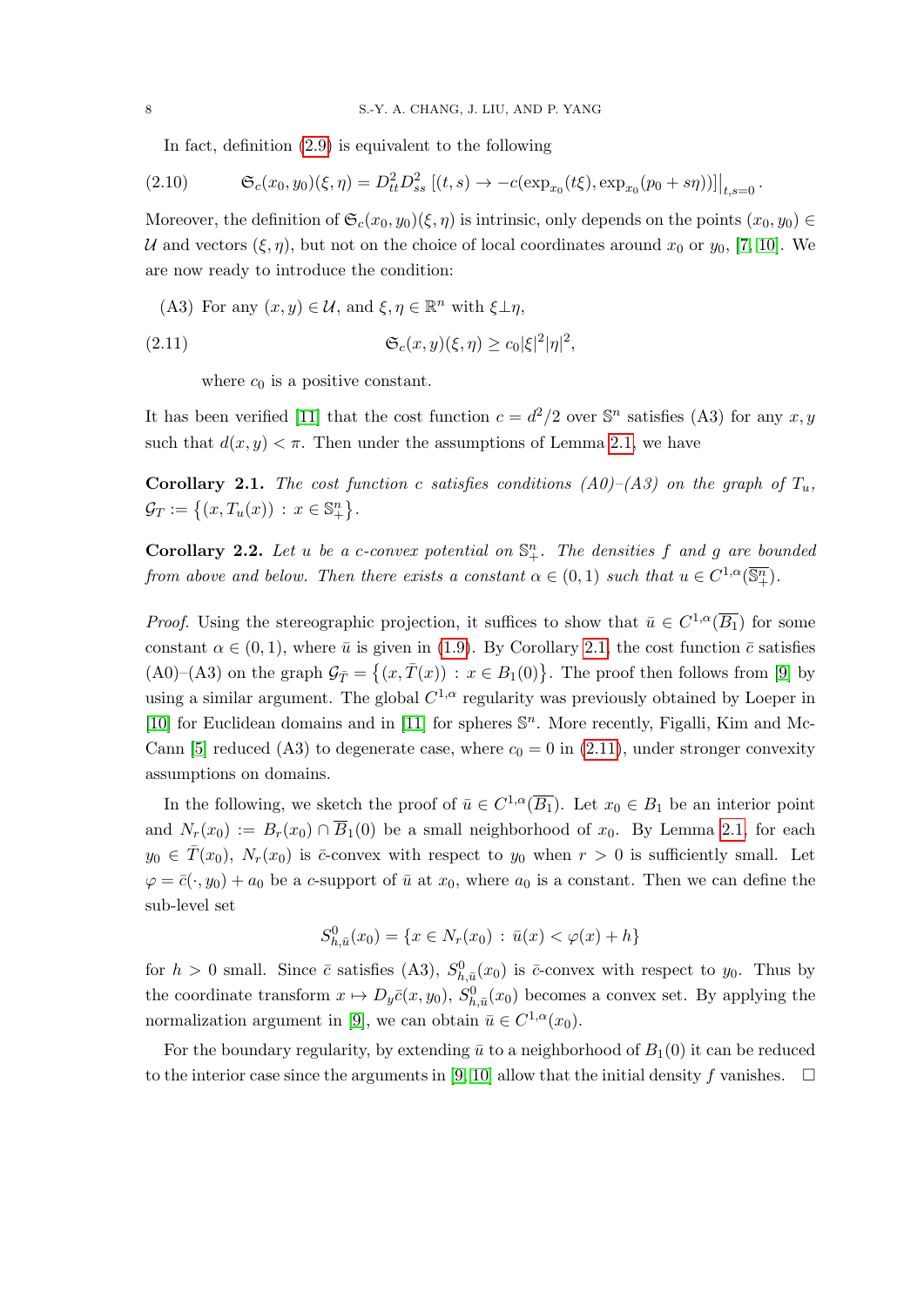#### 3. Obliqueness

In this section we focus on the optimal transportation after the stereographic transformation, which is from  $\Omega = B_1(0)$  to  $\Omega^* = B_1(0)$  with the cost function given in [\(1.8\)](#page-4-0). We drop off the bars over the functions  $c, u$  for simplicity, so that the potential function u satisfies equation [\(1.3\)](#page-3-0) with boundary condition [\(1.4\)](#page-3-1), where the optimal mapping  $T_u$  is determined by  $(1.2)$ . We now prove  $(1.10)$  in the following lemma.

Recall that a boundary condition for a second order partial differential equation defined on a domain  $\Omega$  of the form

(3.1) 
$$
G(x, u, Du) = 0 \text{ on } \partial\Omega
$$

is called oblique, (or degenerate oblique) if

<span id="page-10-0"></span>(3.2) 
$$
G_p \cdot \nu \ge c_0 > 0, \text{ (or } \ge 0)
$$

for all  $(x, z, p) \in \partial\Omega \times \mathbb{R} \times \mathbb{R}^2$ , where  $c_0$  is a positive constant,  $\nu$  denotes the unit outer normal to  $\partial\Omega$ . Let  $\phi(x) = \frac{1}{2}(|x|^2 - 1)$  and  $\phi^*(y) = \frac{1}{2}(|y|^2 - 1)$  be smooth defining functions for  $\Omega$  and  $\Omega^*$ , respectively. Then [\(1.4\)](#page-3-1) can be written as

(3.3) 
$$
\phi^*(T_u) = 0 \quad \text{on } \partial\Omega,
$$

$$
\phi^*(T_u) < 0 \quad \text{near } \partial\Omega.
$$

Set  $G(x, u, Du) := \phi^* \circ T_u(x, Du)$ . The main estimate in this section is the following

<span id="page-10-1"></span>**Lemma 3.1.** Under the assumptions of Theorem [1.1,](#page-4-4) the boundary condition  $(1.4)$  satisfies a strict obliqueness estimate [\(3.2\)](#page-10-0).

*Proof.* Let  $u \in C^2(\overline{\Omega})$  be an elliptic solution of [\(1.3\)](#page-3-0)–[\(1.4\)](#page-3-1), and denote  $y = T_u(x)$ . By differentiation, we have

(3.4) 
$$
\phi_k^* D_i y_k \tau_i = 0 \quad \text{on } \partial \Omega
$$

for any unit tangential vector  $\tau$  on  $\partial\Omega$ , and

(3.5) 
$$
\phi_k^* D_\nu y_k \ge 0 \quad \text{on } \partial \Omega
$$

where  $\nu$  is the outer normal to  $\partial\Omega$ , whence

$$
\phi_i^* D_j y_i = \chi \nu_j
$$

for some  $\chi \geq 0$ . Consequently, from [\(1.2\)](#page-2-0)

$$
(3.7) \t\t -\phi_i^* c^{i,k} w_{jk} = \chi \nu_j,
$$

where  ${c^{i,j}} = {c_{i,j}}^{-1}$  and

(3.8)  $w_{ij} := u_{ij} + c_{ij}$ .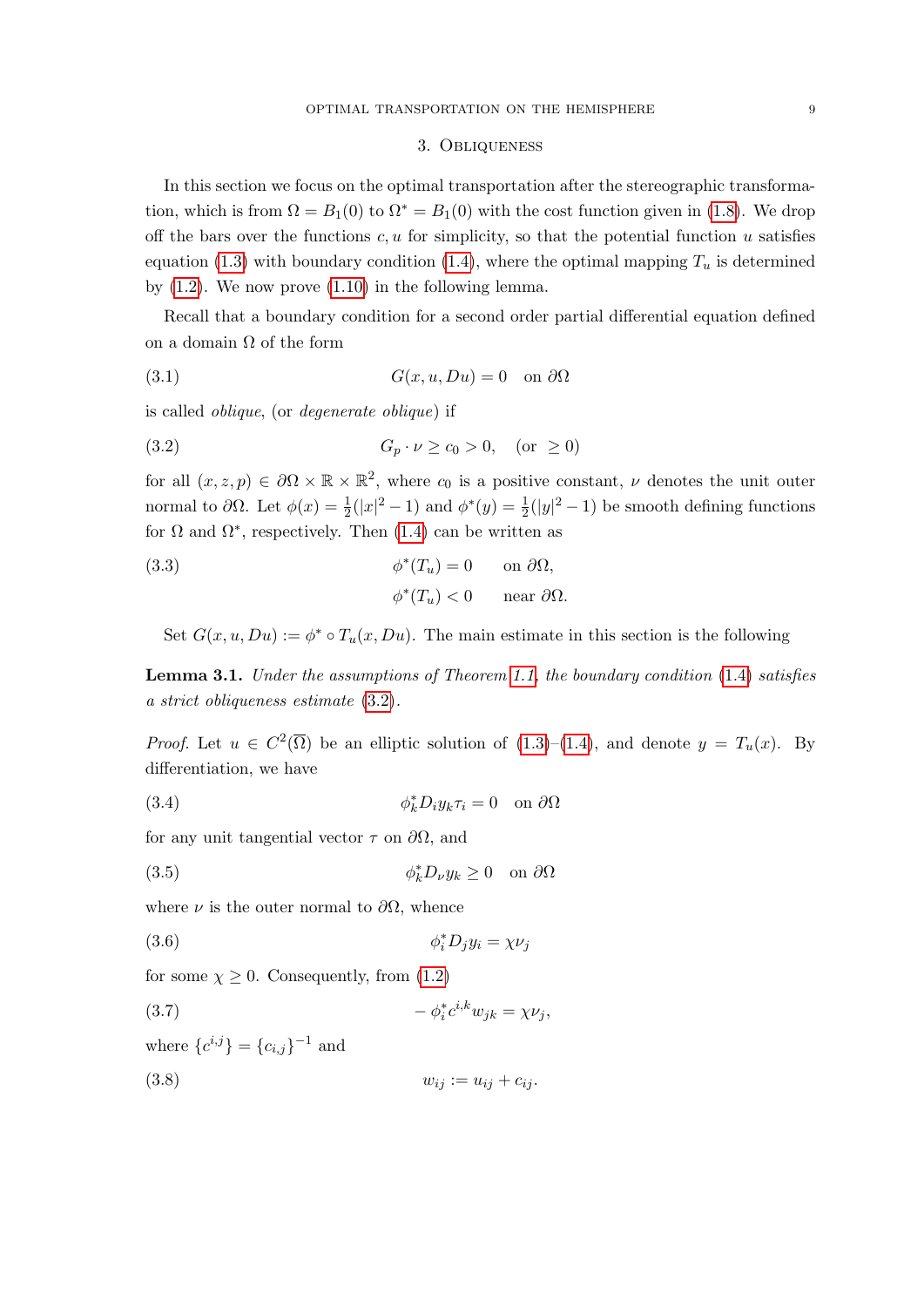At this point we observe that  $\chi > 0$  on  $\partial\Omega$  since  $|\nabla\phi^*| \neq 0$  on  $\partial\Omega$  and  $\det DT \neq 0$ . Using the ellipticity of [\(1.3\)](#page-3-0) and letting  $\{w^{ij}\}\$  denote the inverse matrix of  $\{w_{ij}\}\$ , we then have

$$
(3.9) \t\t -\phi_i^* c^{i,k} = \chi w^{jk} \nu_j.
$$

Now writing  $G(x, p) = \phi^* \circ T_u(x, p) = \phi^*(y)$ , by differentiating

<span id="page-11-0"></span>(3.10) 
$$
G_{p_k} = \phi_i^* D_{p_k} y_i = -\phi_i^* c^{i,k} = \chi w^{jk} \nu_j,
$$

thus

(3.11) 
$$
G_p \cdot \nu = \chi w^{ij} \nu_i \nu_j
$$

$$
> 0,
$$

on  $\partial\Omega$ . Next, we obtain a uniform positive lower bound for  $G_p \cdot \nu$  as follows. On the boundary  $\partial\Omega \times \partial\Omega^*$ , the unit outer normal  $\nu_i = x_i$  and  $\phi_i^* = y_i$ , for  $i = 1, \dots, n$ . ¿From  $(3.10)$ , we have

(3.12) 
$$
G_p \cdot \nu = \sum_{i,j=1}^n -y_i c^{i,j}(x,y) x_j.
$$

<span id="page-11-1"></span>We claim that for  $(x, y) \in \partial\Omega \times \partial\Omega^*$ , for any  $1 \leq i \leq n$ 

(3.13) 
$$
\sum_{j=1}^{n} c_{i,j} y_j = -\arccos(x \cdot y) \frac{x_i}{\sqrt{1 - (x \cdot y)^2}}.
$$

Hence,  $\sum_{i=1}^{n} c^{i,j} x_j = -\frac{y_i \sqrt{1-(x \cdot y)^2}}{\arccos(x \cdot y)}$  $\frac{d^2y}{\arccos(xy)}$  and then  $|y^2|\sqrt{1-(x\cdot y)^2}$ 

(3.14) 
$$
G_p \cdot \nu = \frac{|y^2|\sqrt{1-(x \cdot y)^2}}{\arccos(x \cdot y)} = \frac{\sqrt{1-(x \cdot y)^2}}{\arccos(x \cdot y)}.
$$

By Lemma [2.1,](#page-6-1)  $1 + x \cdot y \geq \varepsilon_0$  for some positive constant  $\varepsilon_0$ . Therefore, there exists a constant  $c_0 > 0$  such that [\(3.2\)](#page-10-0) holds. The proof of Lemma [3.1](#page-10-1) is completed.

Let us now prove the claim [\(3.13\)](#page-11-1) at  $(x, y) \in \partial B_1 \times \partial B_1$  with the cost function c given in [\(1.8\)](#page-4-0). Denote

<span id="page-11-2"></span>(3.15) 
$$
\theta = \frac{4(x \cdot y)}{(1+|x|^2)(1+|y|^2)} + \frac{(1-|x|^2)(1-|y|^2)}{(1+|x|^2)(1+|y|^2)},
$$

the cost function  $c(x, y) = \frac{1}{2} \arccos^2 \theta$ . By differentiating, the first order derivatives are

<span id="page-11-3"></span>(3.16) 
$$
c_i = \frac{\partial c}{\partial x_i} = -\frac{\arccos\theta}{\sqrt{1-\theta^2}} \frac{1}{1+|y|^2} \left( \frac{4y_i}{1+|x|^2} - \frac{8(x \cdot y)x_i}{(1+|x|^2)^2} - \frac{4x_i(1-|y|^2)}{(1+|x|^2)^2} \right)
$$

for all  $i = 1, \cdots, n$ .

<span id="page-11-4"></span>At  $(x, y) \in \partial B_1 \times \partial B_1$ ,  $|x| = |y| = 1$  and the function  $\theta = x \cdot y$ , thus  $(3.17)$  $-\arccos(x \cdot y)$  $\frac{a\cos(x-y)}{\sqrt{1-(x\cdot y)^2}}\left(y_i-(x\cdot y)x_i\right).$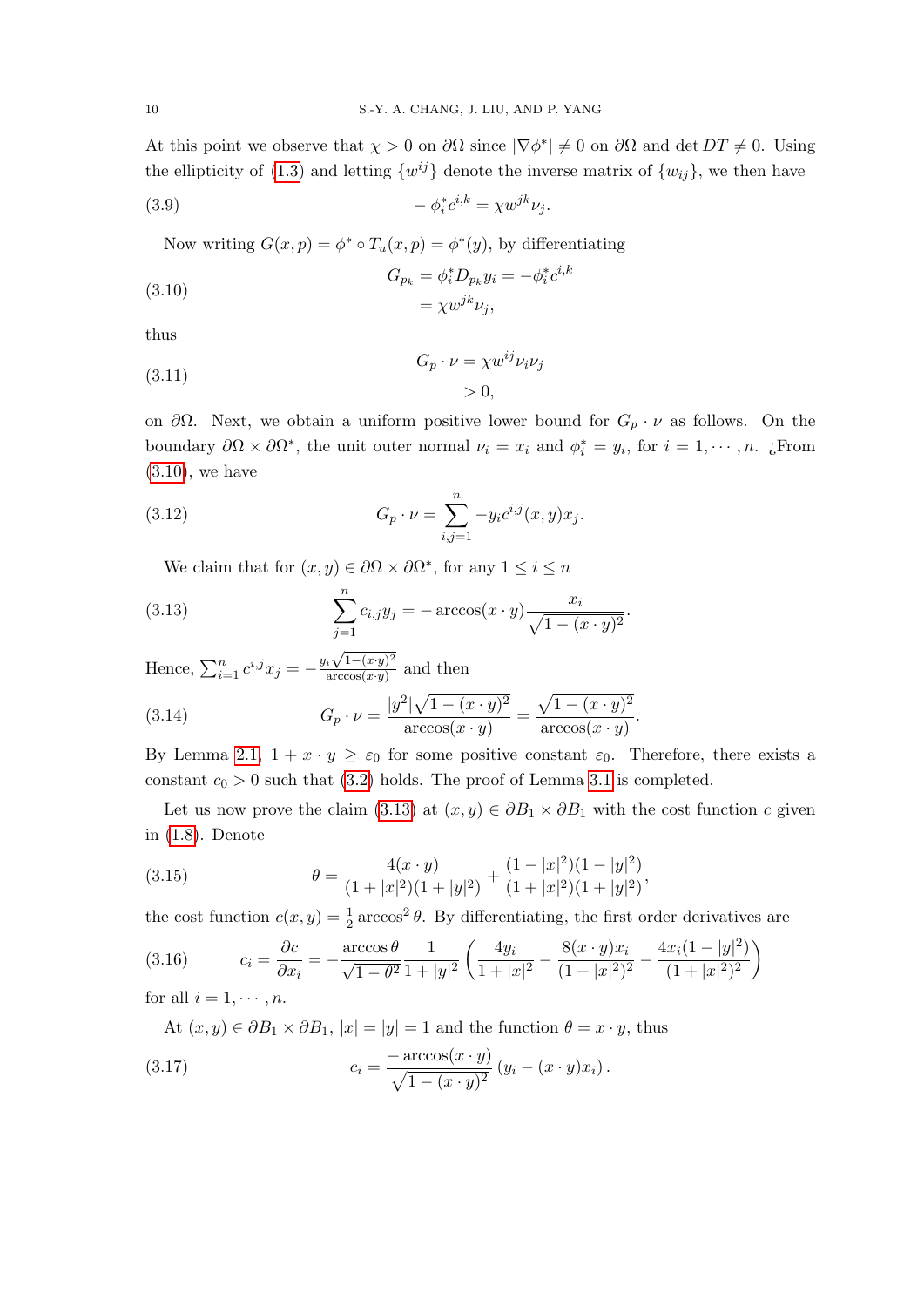Therefore, we obtain the relation  $x \cdot D_x c = \sum_{i=1}^n x_i c_i = 0$ . We point this out because it will be used on the boundary estimates in the next section.

By differentiating  $\theta$  in [\(3.15\)](#page-11-2) with respect to y variable, we have

<span id="page-12-0"></span>(3.18) 
$$
\frac{\partial \theta}{\partial y_i} = \frac{1}{1+|x|^2} \left( \frac{4x_i}{1+|y|^2} - \frac{8(x \cdot y)y_i}{(1+|y|^2)^2} - \frac{4y_i(1-|x|^2)}{(1+|y|^2)^2} \right) \n= x_i - (x \cdot y)y_i,
$$

for all  $(x, y) \in \partial B_1 \times \partial B_1$  and  $i = 1, \dots, n$ . By a further differentiation of [\(3.16\)](#page-11-3) with respect to y variable, the mixed second order derivatives are

<span id="page-12-1"></span>
$$
c_{i,j} = \left(\frac{1}{1-\theta^2} - \frac{\theta \arccos \theta}{(1-\theta^2)^{3/2}}\right) \frac{\partial \theta}{\partial y_j} \frac{1}{1+|y|^2} \left(\frac{4y_i}{1+|x|^2} - \frac{8(x \cdot y)x_i}{(1+|x|^2)^2} - \frac{4x_i(1-|y|^2)}{(1+|x|^2)^2}\right)
$$
  
(3.19) 
$$
+ \arccos \theta \frac{1}{\sqrt{1-\theta^2}} \frac{2y_j}{(1+|y|^2)^2} \left(\frac{4y_i}{1+|x|^2} - \frac{8(x \cdot y)x_i}{(1+|x|^2)^2} - \frac{4x_i(1-|y|^2)}{(1+|x|^2)^2}\right)
$$

$$
- \arccos \theta \frac{1}{\sqrt{1-\theta^2}} \frac{1}{1+|y|^2} \frac{1}{1+|x|^2} \left(4\delta_{ij} - \frac{8x_ix_j}{1+|x|^2} + \frac{8x_iy_j}{1+|x|^2}\right).
$$

Combining [\(3.18\)](#page-12-0) with [\(3.19\)](#page-12-1) and noting that  $\theta = x \cdot y$ ,  $|x| = |y| = 1$ , we have

(3.20) 
$$
c_{i,j} = \left(\frac{1}{1-\theta^2} - \frac{\theta \arccos \theta}{(1-\theta^2)^{3/2}}\right) (x_j - (x \cdot y)y_j) (y_i - (x \cdot y)x_i) + \frac{\arccos \theta}{\sqrt{1-\theta^2}} (y_j (y_i - (x \cdot y)x_i) - (\delta_{ij} - x_ix_j + x_iy_j)).
$$

Therefore, the sum in [\(3.13\)](#page-11-1) becomes

$$
\sum_{j=1}^{n} c_{i,j} y_j = \left( \frac{1}{1 - \theta^2} - \frac{\theta \arccos \theta}{(1 - \theta^2)^{3/2}} \right) (x \cdot y - x \cdot y) (y_i - (x \cdot y)x_i)
$$
  
(3.21)  

$$
+ \frac{\arccos \theta}{\sqrt{1 - \theta^2}} ((y_i - (x \cdot y)x_i) - (y_j - (x \cdot y)x_i + x_i))
$$
  

$$
= -\arccos(x \cdot y) \frac{x_i}{\sqrt{1 - (x \cdot y)^2}}.
$$

Thus we have proved the claim  $(3.13)$ , hence  $(3.17)$ ; which in term established Lemma  $3.1.$ 

4. BOUNDARY  $C^2$  estimate

In this section we prove the boundary  $C^2$  estimate [\(1.11\)](#page-4-1) in the two dimensional case. Recall that  $\Omega, \Omega^* = B_1(0)$  and the boundary condition is written as

(4.1) 
$$
\phi^*(T_u) = 0 \text{ on } \partial B_1(0),
$$

where  $\phi^*(y) = \frac{1}{2}(|y|^2 - 1)$ , and  $T_u = T(\cdot, Du)$  is the optimal mapping.

It is convenient to denote the vector field  $\beta = (\beta_1, \beta_2)$  where

(4.2) 
$$
\beta_k := \frac{\partial \phi^*}{\partial p_k} = \phi_i^* D_{p_k} y_i = -\phi_i^* c^{i,k}.
$$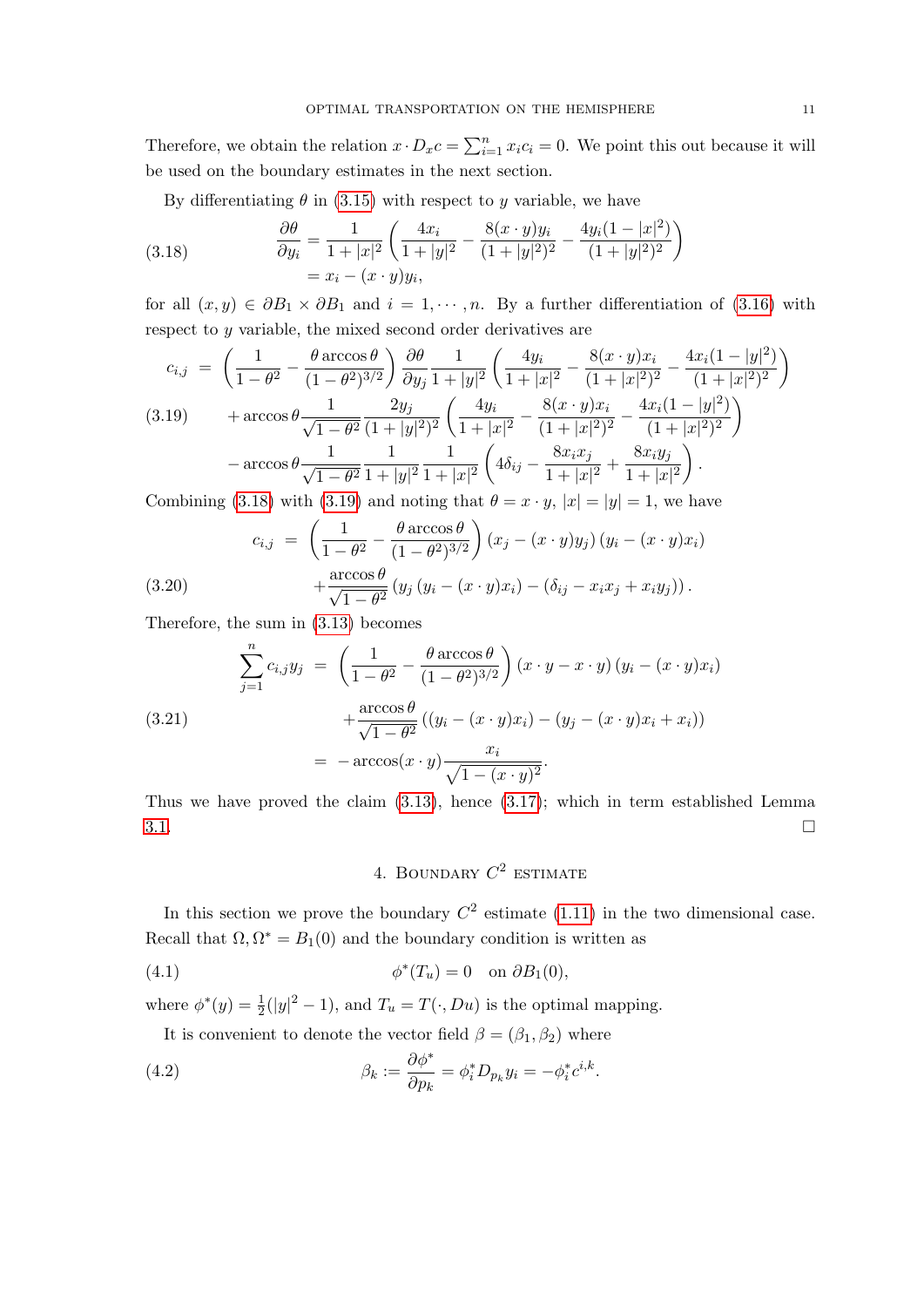<span id="page-13-1"></span>Differentiating along any tangential vector field  $\tau$  on  $\partial B_1$ , we have

(4.3) 
$$
0 = \phi_k^* D_i y_k \tau_i = -\phi_k^* c^{k,j} w_{ji} \tau_i = w_{\tau\beta} \text{ on } \partial B_1.
$$

Let  $\nu$  be the unit outer normal of  $\partial B_1$ , by differentiating

(4.4) 
$$
0 \leq \phi_k^* D_i y_k \nu_i = -\phi_k^* c^{k,j} w_{ji} \nu_i = w_{\nu\beta} \text{ on } \partial B_1.
$$

Here and below we use the notation  $w_{\xi\eta}$  to denote  $w_{ij}\xi_i\eta_j$  even if  $\xi$  and  $\eta$  are not unit vector fields.

Suppose  $w_{\xi\xi}$  takes its maximum over  $\partial B_1$  and unit vector  $\xi$  at  $x_0 \in \partial B_1$ . Note that we may write  $\xi$  in terms of a tangential component  $\tau(\xi)$  and a component in the direction of  $\beta$ , namely

$$
\xi = \tau(\xi) + \frac{\nu \cdot \xi}{\beta \cdot \nu} \beta
$$

where

$$
\tau(\xi) = \xi - (\nu \cdot \xi)\nu - \frac{\nu \cdot \xi}{\beta \cdot \nu} \beta^T
$$

and

 $\beta^T = \beta - (\beta \cdot \nu)\nu.$ 

Thanks to the oblique estimate in Lemma [3.1,](#page-10-1) we have

$$
|\tau(\xi)|^2 = 1 - \left(1 - \frac{|\beta^T|^2}{(\beta \cdot \nu)^2}\right) (\nu \cdot \xi)^2 - 2(\nu \cdot \xi) \frac{\beta^T \cdot \xi}{\beta \cdot \nu} \leq C.
$$

Thus,

<span id="page-13-2"></span>(4.5)  

$$
w_{\xi\xi} = w_{\tau(\xi)\tau(\xi)} + \frac{2\nu \cdot \xi}{\beta \cdot \nu} w_{\tau\beta} + \frac{(\nu \cdot \xi)^2}{(\beta \cdot \nu)^2} w_{\beta\beta}
$$

$$
\leq |\tau(\xi)|^2 w_{\tau_0\tau_0} + \frac{(\nu \cdot \xi)^2}{(\beta \cdot \nu)^2} w_{\beta\beta},
$$

Namely, it suffices to control  $w_{\tau_0\tau_0}$  and  $w_{\beta\beta}$ .

From [\(3.17\)](#page-11-4) and [\(1.2\)](#page-2-0),  $x \cdot Du \equiv 0$  on  $\partial B_1$ . Without loss of generality, we may assume  $x_0 = (0, 1)$  and locally  $\partial B_1$  can be represented by  $x_2 = \rho(x_1) = \sqrt{1 - |x_1|^2}$ . By tangential differentiation at  $x_0$ ,

<span id="page-13-0"></span>
$$
0 = u_1 + x_k u_{k1} + (u_2 + x_k u_{k2})\rho',
$$
  
\n
$$
0 = 2u_{11} + x_k u_{k11} + (u_2 + x_k u_{k2})\rho''
$$
  
\n
$$
= 2u_{11} + u_{211} + (u_2 + u_{22}).
$$

As  $e_1, e_2$  are the unit tangential and outer normal vectors at  $x_0$ , repsectively, we have

$$
(4.6) \t\t\t u_{\nu 11} \leq O(1+w_{ii}).
$$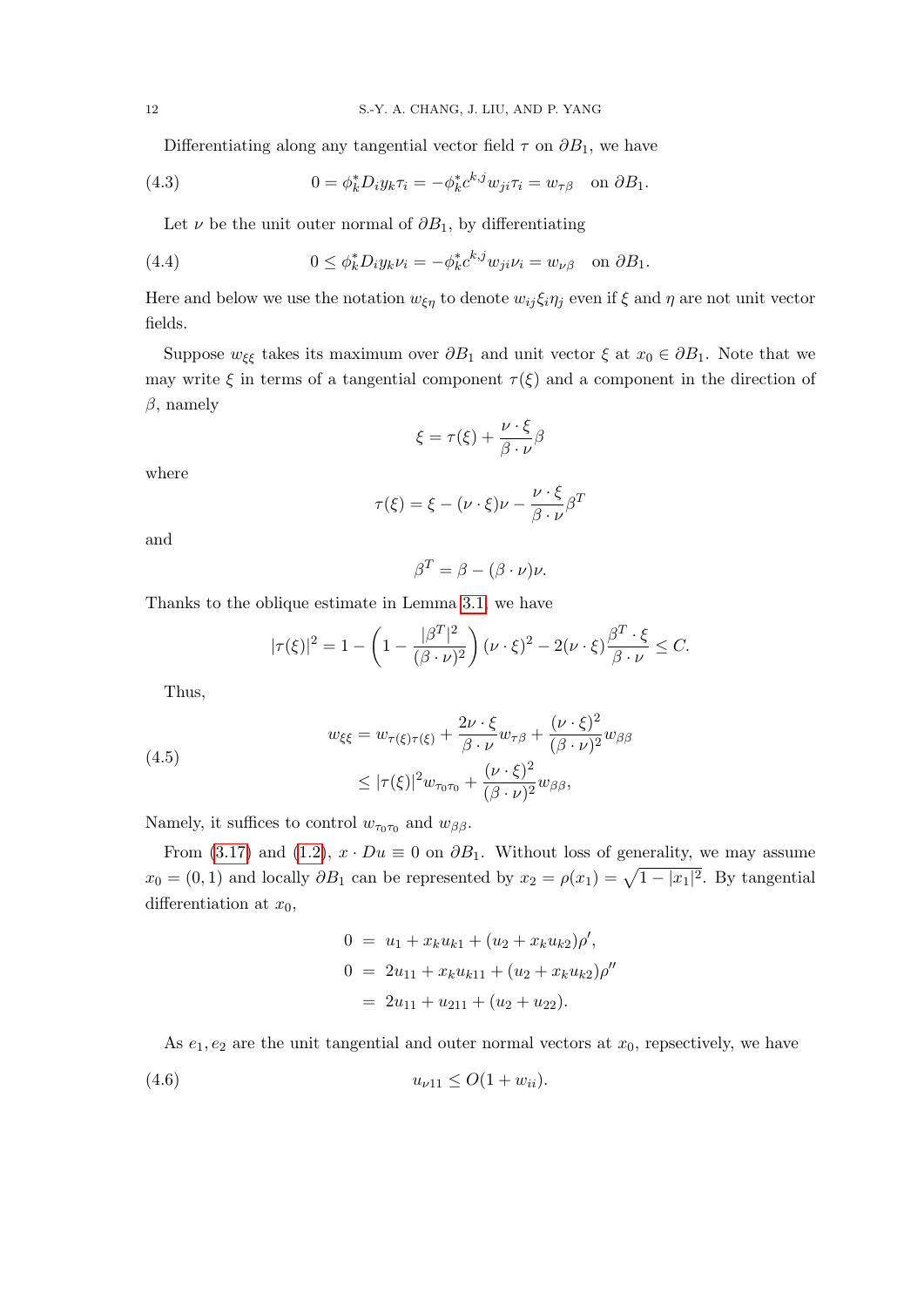We now tangentially differentiate the boundary condition  $\phi^*(T_u)$  twice in the  $e_1$  direction at  $x_0$ , to obtain

$$
\phi_{ij}^* \frac{\partial y_i}{\partial x_1} \frac{\partial y_j}{\partial x_1} + \phi_i^* \frac{\partial^2 y_i}{\partial x_1^2} + \phi_i^* \frac{\partial y_i}{\partial x_2} = 0,
$$

and thus

$$
\sum_{i} \left( c^{i,k} w_{k1} \right)^2 - y_i \frac{\partial}{\partial x_1} \left( c^{i,k} w_{k1} \right) - y_i c^{i,k} w_{k2} = 0,
$$

which implies

<span id="page-14-1"></span>(4.7) 
$$
w_{11}^2 \leq y_i \left( c_{1,}^{i,k} w_{k1} + c^{i,k} D_1 w_{k1} \right) + w_{\beta 2}
$$

$$
= y_i c_{1,}^{i,k} w_{k1} + y_i c^{i,k} (u_{k11} + c_{k11,} + c_{k1,p} c^{p,q} w_{q1}) + w_{\beta 2}
$$

$$
= u_{\beta 11} + O(1 + w_{ii}).
$$

Let us assume that the maximal double-tangential term  $w_{\tau\tau}$  occurs at  $x_0$  in a tangential direction  $e_1$ , i.e.  $w_{11}(x_0)$ . Hence,  $D_\tau w_{11}(x_0) = 0$ , which gives

$$
(4.8) \t\t\t u_{\tau 11} \le O(1+w_{ii}).
$$

Therefore, from [\(4.6\)](#page-13-0) and [\(4.8\)](#page-14-0)

<span id="page-14-0"></span>
$$
u_{\beta 11} \le O(1 + w_{ii}),
$$

and by  $(4.7)$ 

<span id="page-14-2"></span>
$$
w_{11}^2 \le O(1 + w_{ii}).
$$

Using the fact that  $\lambda^{-1} < \det w_{ij} < \lambda$  for some constant  $\lambda > 0$ , we conclude that

$$
(4.9) \t\t\t w_{11}(x_0) \le C.
$$

It remains to bound  $w_{\beta\beta}(x_0)$ . By contradiction, we may assume  $w_{\beta\beta}(x_0)$  is arbitrarily large. Note that we can decompose  $\nu(= e_2)$  in terms of

$$
\nu = -\frac{1}{\beta \cdot \nu} (\beta - (\beta \cdot \nu)\nu) + \frac{1}{\beta \cdot \nu} \beta.
$$

There exists a matrix  $A = (a_{ij})$  such that at  $x_0$ ,

$$
\left[\begin{array}{cc} 1 & 0 \\ a_{21} & a_{22} \end{array}\right] \left[\begin{array}{c} \tau \\ \beta \end{array}\right] = \left[\begin{array}{c} \tau \\ \nu \end{array}\right],
$$

where  $0 < a_{22} = \frac{1}{\beta \cdot \nu} \leq C$  by the obliqueness, and thus det  $A \leq C$ . From the decomposition,

$$
w_{11} = w_{\tau\tau}, \quad w_{12} = a_{21}w_{\tau\tau},
$$
  

$$
w_{22} = a_{22}^2 w_{\beta\beta} + a_{21}^2 w_{\tau\tau}.
$$

Since  $|a_{21}|, w_{\tau\tau}$  are bounded,  $w_{22}$  will be arbitrarily large if  $w_{\beta\beta}$  is (by assumption).

Next we invoke the dual problem: Let  $u^*$  denote the c-transform of u, defined for  $y =$  $T_u(x) \in \Omega^*$  by

$$
u^*(y) = -c(x, y) - u(x).
$$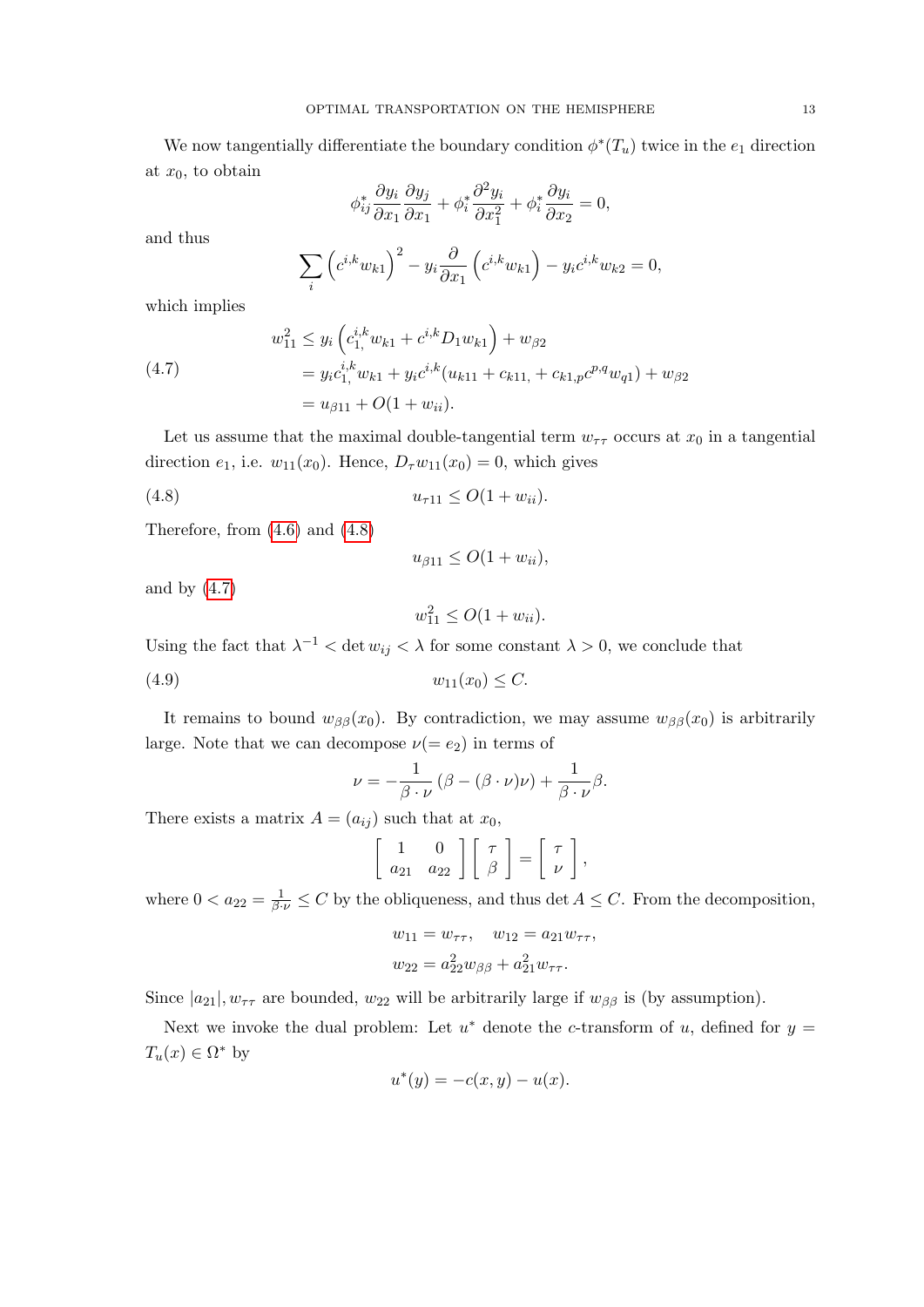It follows that

$$
Du^*(y) = -c_y(x, y)
$$
  
=  $-c_y(T^*_{u^*}(y), y),$ 

where

$$
T_{u^*}^*(y) = (T_u)^{-1}(y),
$$

and the dual equation is

<span id="page-15-0"></span>
$$
|\det D_y(T_{u^*}^*)| = g(y)/f(T_{u^*}^*) \quad \text{in } \Omega^*,
$$
  

$$
T_{u^*}^*(\Omega^*) = \Omega.
$$

Furthermore, by differentiation at  $y = T_u(x)$ ,

(4.10) 
$$
w^{ij}(x) = w_{kl}^*(y)c^{k,i}c^{l,j}(x,y),
$$

where  $w_{kl}^*(y) = u_{y_k y_l}^*(y) + c_{kl}(x, y)$  and  $(w^{ij})$  is the inverse of  $(w_{ij})$ . By a similar analysis as for  $(4.9)$ , we have

$$
(4.11) \t\t\t w_{\tau^*\tau^*}^*(y_0) \le C,
$$

where  $y_0 = T_u(x_0)$  and  $\tau^*$  is the tangential direction at  $y_0$ .

Define

(4.12) 
$$
\tilde{\tau}_k := \tau_i^* c_{i,k}(x_0, y_0).
$$

Then by  $(4.10)$  and  $(4.11)$  we have

<span id="page-15-2"></span><span id="page-15-1"></span>
$$
C \geq w_{ij}^* \tau_i^* \tau_j^*
$$
  
= 
$$
(w_{ij}^* c^{i,k} c^{j,l}) \tilde{\tau}_k \tilde{\tau}_l
$$
  
= 
$$
w^{kl} \tilde{\tau}_k \tilde{\tau}_l
$$
  
= 
$$
w^{11} \tilde{\tau}_1^2 + 2w^{12} \tilde{\tau}_1 \tilde{\tau}_2 + w^{22} \tilde{\tau}_2^2.
$$

It is easy to see that the last two terms are bounded because of [\(4.3\)](#page-13-1) and [\(4.9\)](#page-14-2). If we can show  $\tilde{\tau}_1^2 \ge \delta_0$  for some constant  $\delta_0 > 0$ , then we have a contradiction as  $w^{11} = w_{22}/\text{det} w_{ij}$ will become arbitrary large (by assumption).

At  $(x_0, y_0)$ , by the obliqueness estimate  $(1.10)$ 

$$
-c^{2,1}y_1 - c^{2,2}y_2 \ge c_0,
$$

where  $c_0 > 0$  is constant. This is equivalent to

$$
\frac{1}{\det c_{i,j}} (c_{2,1}y_1 - c_{1,1}y_2) \ge c_0,
$$

and

$$
(c_{2,1}y_1 - c_{1,1}y_2)^2 \ge c_0^2 (\det c_{i,j})^2 =: \delta_0 > 0.
$$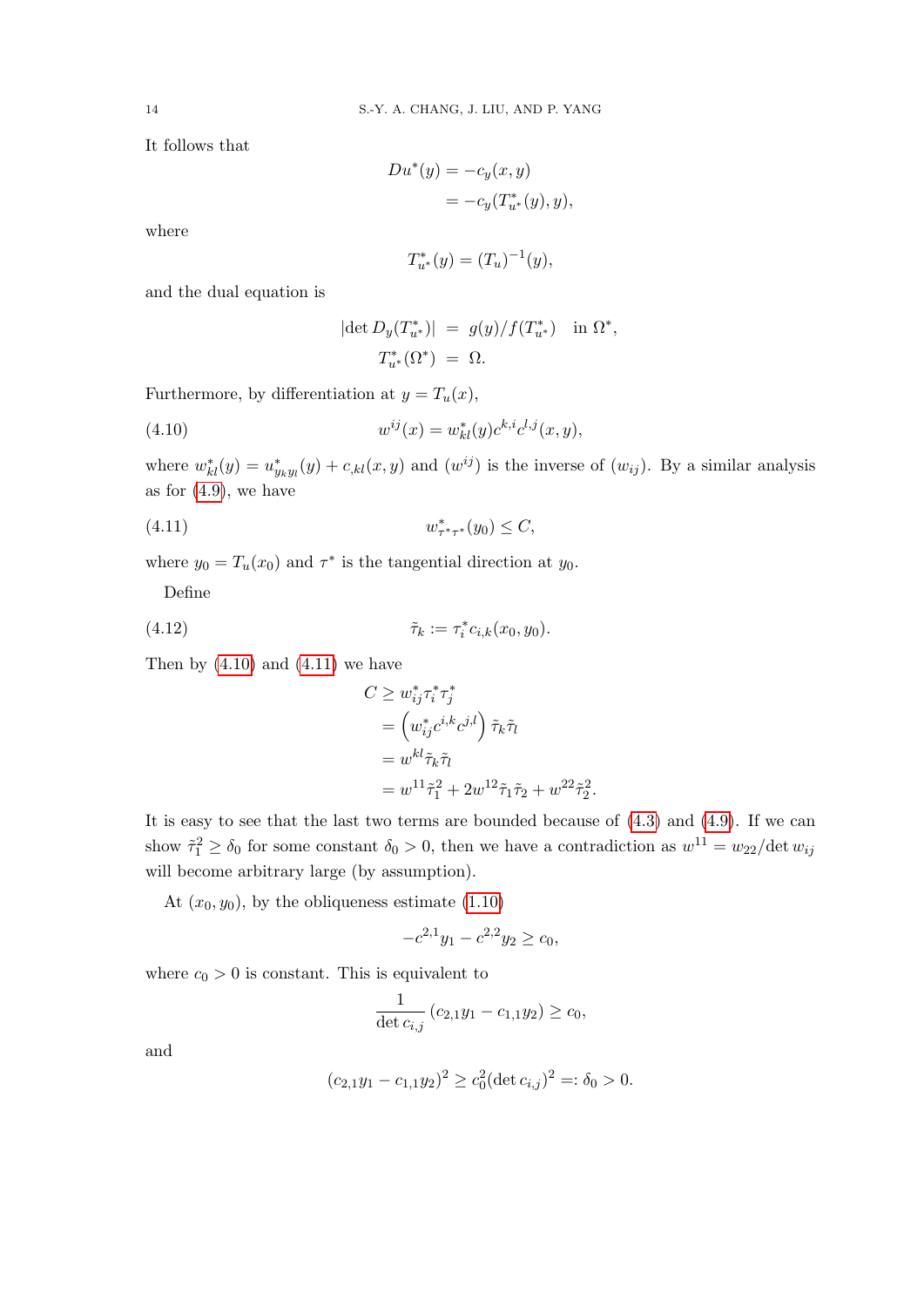At  $y_0$ , the tangential  $\tau^* = (y_2, -y_1)$ . From  $(4.12)$ 

$$
\tilde{\tau}_1 = c_{1,1}\tau_1^* + c_{2,1}\tau_2^*
$$

$$
= c_{1,1}y_2 - c_{2,1}y_1,
$$

and thus we obtain

 $\tilde{\tau}_1^2 \ge \delta_0 > 0.$ 

The above contradiction implies that  $w_{\beta\beta}(x) \leq C$  for all  $x \in \partial B_1$ . Therefore, by [\(4.5\)](#page-13-2) we conclude the estimate [\(1.11\)](#page-4-1).

By Corollary [2.1,](#page-9-0) the cost function  $c$  satisfies the condition  $(A3)$ . We now observe by the work pioneered by Trudinger-Wang  $[14]$  in the subject, one can obtain the global  $C<sup>2</sup>$  and higher order estimates under the further assumption that the densities f and g are  $C^2$  and smooth.

To see this, from [\[14\]](#page-17-0), we have the estimate

(4.13) 
$$
\sup_{\Omega} |D^2 u| \le C(1 + \sup_{\partial \Omega} |D^2 u|),
$$

combining this with  $(1.11)$ , we obtain the global  $C^2$  estimate.

Once the second derivatives are bounded, equations  $(1.3)$ – $(1.4)$  are uniformly elliptic. This combined with the obliqueness estimate [\(1.10\)](#page-4-2) yields global  $C^{2,\alpha}$  estimates [\[8\]](#page-16-9). Moreover, the higher order estimates follow from the theory of linear elliptic equations with oblique boundary conditions [\[6\]](#page-16-10) and thus Theorem [1.1](#page-4-4) is proved.

#### **REFERENCES**

- <span id="page-16-3"></span>[1] Ambrosio, L. and Pratelli, A., *Existence and stability results in the*  $L^1$  *theory of optimal transportation*, LNM 1813, L.A. Caffarelli and S. Salsa (Eds.), pp. 123–160, 2003.
- <span id="page-16-0"></span>[2] Caffarelli, L. A., Boundary regularity of maps with convex potentials II, Ann. of Math., 144 (1996), 453–496.
- <span id="page-16-1"></span>[3] Delanoë, P., Classical solvability in dimension two of the second boundary value problem associated with the Monge-Ampère operator, Ann. Inst. Henri Poincaré, Analyse Non Linéaire, 8 (1991), 443–457.
- <span id="page-16-2"></span>[4] Delanoë, P. and Loeper, G., Gradient estimates for potentials of invertible gradient-mappings on the sphere, Calc. Var. PDE., 26 (2006), 297–311.
- <span id="page-16-8"></span>[5] Figalli, A.; Kim, Y.-H. and McCann, R. J., Hölder continuity and injectivity of optimal maps, Arch. Rat. Mech. Anal., 209 (2013), 747–795.
- <span id="page-16-10"></span>[6] Gilbarg, D. and Trudinger, N., Elliptic partial differential equations of second order. Springer-Verlag, Berlin, 1983.
- <span id="page-16-5"></span>[7] Kim, Y.-H. and McCann, R. J., Continuity, curvature, and the general covariance of optimal transportation, J. Eur. Math. Soc., 12 (2010), 1009–1040.
- <span id="page-16-9"></span>[8] Lieberman, G. and Trudinger, N., Nonlinear oblique boundary value problems for nonlinear elliptic equations, Trans. Amer. Math. Soc., 295 (1986), 509–546.
- <span id="page-16-7"></span>[9] Liu, J., Hölder regularity of optimal mappings in optimal transportation, Calc. Var. PDE., 34 (2009), 435–451.
- <span id="page-16-4"></span>[10] Loeper, G., On the regularity of solutions of optimal transportation problems, Acta Math. 202 (2009), 241–283.
- <span id="page-16-6"></span>[11] Loeper, G., Regularity of optimal maps on the sphere: the quadratic cost and the reflector antenna, Arch. Rat. Mech. Anal., 199 (2011), 269–289.